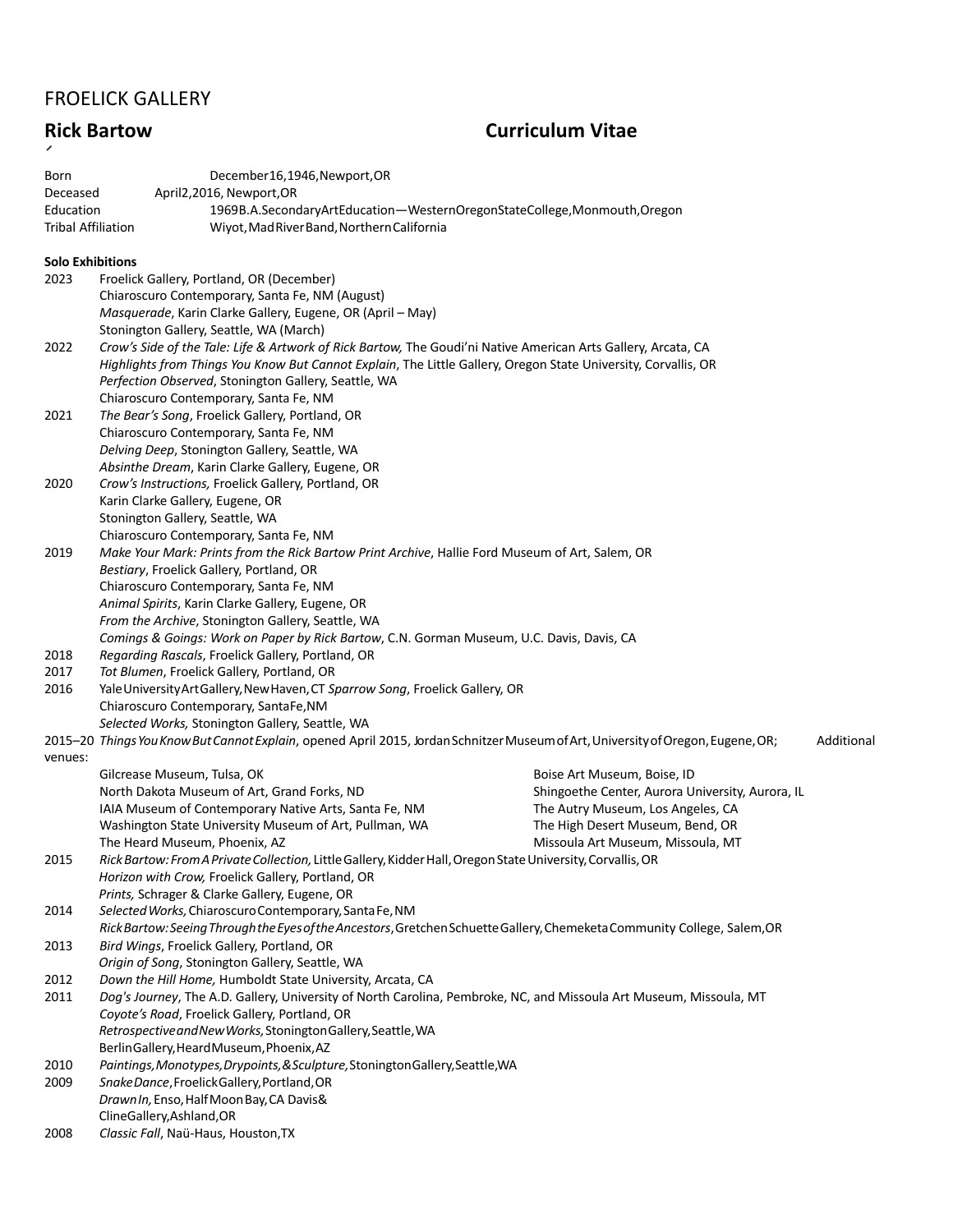|      | Perseverance, Clatsop Community College                                                                                                   |
|------|-------------------------------------------------------------------------------------------------------------------------------------------|
|      | Monotypes from Tokyo, LMContemporary, Jackson, WY                                                                                         |
| 2007 | From the Shinpukuji Portfolio, Froelick Gallery, Portland, OR                                                                             |
|      | Drawings, Azabu Kasumicho, Tokyo, Japan & Oguni-Geijutsumura-Kaikan, Yamanota, Niigata-Ken, Japan                                         |
| 2006 | TearsandRain:OneArtist'sViewfromSeaLevel,OregonHistoricalSociety,Portland,OR                                                              |
|      | Standing with the Humblers, Froelick Gallery, Portland, OR Davisand Cline                                                                 |
|      | Gallery, Ashland, OR                                                                                                                      |
|      | Rick Bartow & Royal Nebeker, The Art Center Gallery; Clatsop Community College, Astoria, OR                                               |
|      | Printworks: A collaborative exhibition with Master Printmaker Seiichi Hiroshima, Bush Barn Art Center, Salem, OR                          |
| 2005 | ElHojadela Machete, Instituto de Artes Gráphicas de Oaxaca, Oaxaca, Mexico                                                                |
|      | Manuel García Arte Contemporáneo, Oaxaca, Mexico                                                                                          |
| 2004 | Bear's Journey, The High Desert Museum, Bend, OR                                                                                          |
|      | Chopping Wood, Carrying Water, Froelick Gallery, Portland, OR                                                                             |
|      | My Eye, Northwest Museum of Arts and Culture, Spokane, WA                                                                                 |
|      | Davis & Cline Gallery, Ashland, OR                                                                                                        |
|      | Work from Moondog Studio West, South Beach, OR, Yanagisawa Gallery, Saitama City, Japan                                                   |
|      | Etchings and Monotypes, Froelick Gallery, Portland, OR                                                                                    |
|      | <b>Solo Exhibitions Continued</b>                                                                                                         |
| 2004 | Drawings and Sculpture, Umpqua Community College Gallery, Roseburg, OR                                                                    |
| 2003 | Continuum-12Artists: Rick Bartow, Smithsonian Institution: National Museum of the American Indian-George Gustav Heye                      |
|      | Center, New York, NY, Curator: Truman Lowe                                                                                                |
|      | Rick Bartow: Through Many Eyes, Interstate Firehouse Cultural Center, Portland, OR Sunbird Gallery, Bend, OR                              |
|      | Rick Bartow: Discovery and Fusion, Maryhill Museum of Art-Queen Marie Gallery, Maryhill, WA                                               |
|      | Works on Paper, Stonington Gallery, Seattle, WA                                                                                           |
| 2002 | Love, Life, Fear, Surrender, Froelick Gallery, Portland, OR                                                                               |
|      | Rick Bartow/Espiritus Despiertos, Museo Casa Diego Rivera, Guanajuato, Mexico, in conjunction with Festival Internacional Cervantino XXX  |
|      | Aniversario-ArtesVisuales(catalogue)                                                                                                      |
|      | Sweatand Steam, Oregon State University - Fairbanks Gallery, Corvallis, OR Lew Allen                                                      |
|      | Contemporary, Santa Fe, NM                                                                                                                |
|      | Work from Moon and Dog Press, South Beach, OR, Yanagisawa Gallery, Saitama City, Japan, concurrent exhibition at Azabu                    |
|      | Kasumicho Gallery, Tokyo, Japan                                                                                                           |
|      | Printworks / 1988-2001 Intaglio, Lithography, Monotype, Froelick Gallery, Portland, OR                                                    |
|      | Envoys, Sheehan Gallery, Whitman College, Walla Walla, WA (catalogue)                                                                     |
|      | My Eye, Hallie Ford Museum of Art-Willamette University, Salem, OR, traveling to: Museum of Northwest Art, LaConner, WA;<br>SniteMuseumof |
|      | Art-UniversityofNotreDame,IN;(catalogue)travelingthrough2004                                                                              |
| 2001 | 12 <sup>th</sup> Street Series: Rick Bartow, Tacoma Art Museum, Tacoma, WA                                                                |
|      | Into the Center: Six Native American Artists Exhibit Series of Solo Shows, Western Michigan University, Kalamazoo, MI(catalogue)          |
|      | Rick Bartow: August 2001, Lew Allan Contemporary, Santa Fe, NM                                                                            |
| 2000 | Scratch, Froelick Adelhart Gallery, Portland, OR                                                                                          |
|      | Upriver/Downriver-Pets/Puls, Stonington Gallery, Seattle, WA                                                                              |
|      | Stories, Schneider Museum of Art-Southern Oregon University, Ashland, OR                                                                  |
|      | Self-Portraits: 1989-1999, Froelick Adelhart Gallery, Portland, OR                                                                        |
| 1999 | RickBartow, Fisher Gallery, Auckland, New Zealand                                                                                         |
| 1998 | Dance Harder! Froelick Adelhart Gallery, Portland, OR (catalogue)                                                                         |
| 1997 | Rick Bartow Drawings: Flowers and Animals, Yanagisawa Gallery, Saitama City, Japan                                                        |
|      | Portraits, Azabu Kasumicho, Tokyo, Japan                                                                                                  |
|      | Drawings, Oguni-Geijutsumura-Kaikan, Yamanota, Niigata-Ken, Japan                                                                         |
|      | Dirt and Bone, Froelick Adelhart Gallery, Portland, OR                                                                                    |
|      | Sensing the Root, Derek Simkins Gallery of Tribal Art, Vancouver, British Columbia                                                        |
| 1996 | SalamanderGallery-TheArtsCentre,Christchurch,NewZealand                                                                                   |
|      | Paintings and Sculpture by Rick Bartow, California State University-Robert Else Gallery, Sacramento, CA NewPaintingsandSculpture,         |
|      | DerekSimkinsGalleryofTribalArt, Vancouver, BritishColumbia Retrospective, Oregon Coast Council for the Arts-New                           |
|      | Sculpture, the gallery, Newport, OR                                                                                                       |
| 1995 | Newport Visual Arts Center, Newport, OR                                                                                                   |
|      | Four Winds, Froelick Adelhart Gallery, Portland, OR Maude                                                                                 |
|      | Kerns Art Center, Eugene, OR                                                                                                              |
| 1994 | Questions of Belief, Yanagisawa Gallery, Urawa, Japan                                                                                     |
|      | The Oar of The Boat, Peiper-Riegraf Gallery, Frankfurt, Germany                                                                           |
|      | Circles and Shadows, Francine Seders Gallery, Seattle, WA                                                                                 |
|      | Four Songs to Sing, Derek Simkins Gallery of Tribal Art, Vancouver, British Columbia                                                      |
|      | My Eye, Your Eye, Jamison/Thomas Gallery, Portland, OR                                                                                    |
| 1993 | Truth Abandoned: An Exhibition of New Paperworks and Sculpture, Derek Simkins Gallery of Tribal Art, Vancouver,                           |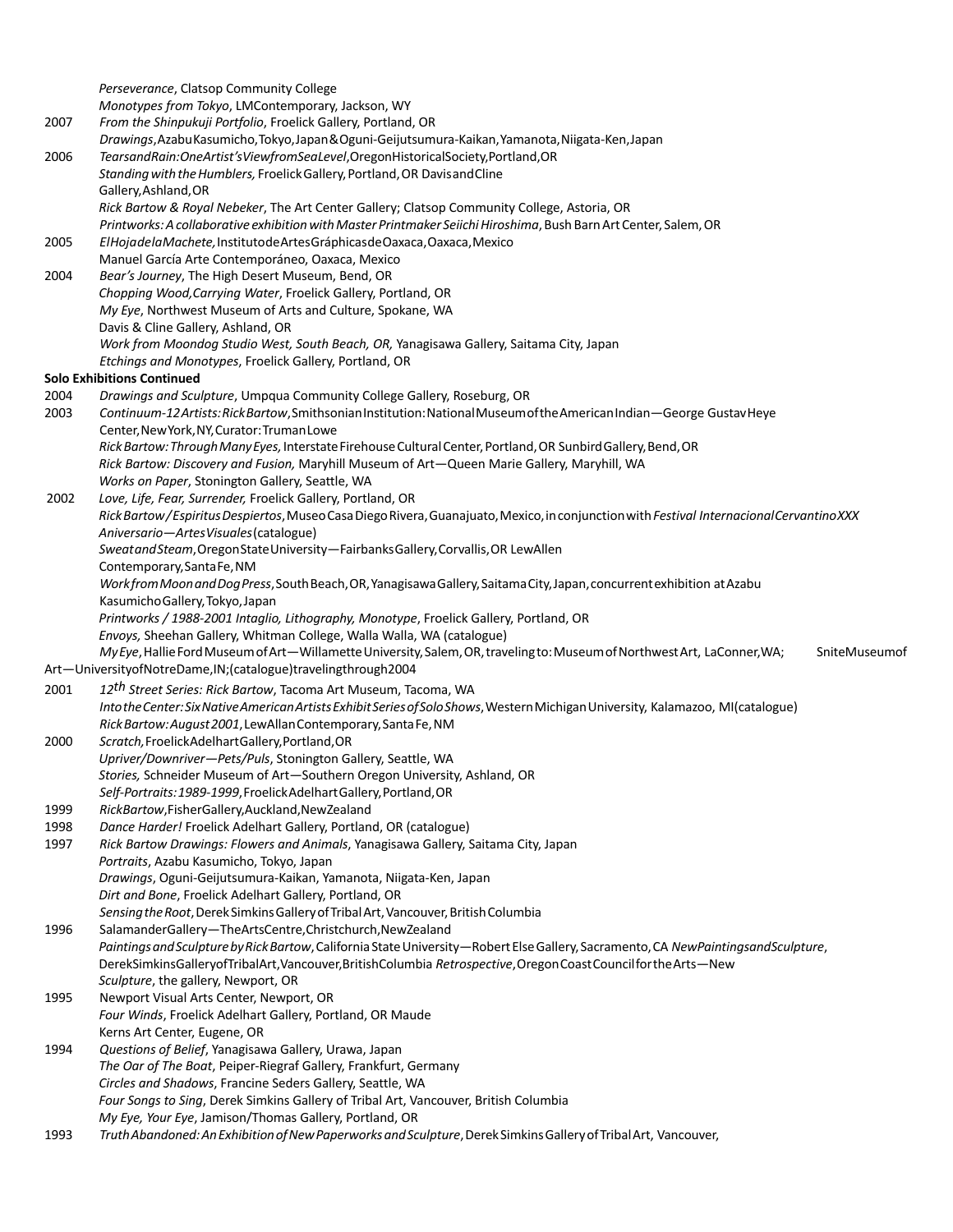BritishColumbia(catalogue) 1993 *Visiting Artist Series: Rick Bartow*, Clatsop Community College Art Center Gallery, Astoria, OR *Art in the Governor's Office*, State Capitol, Salem, OR 1992 *Wings and Sweat*, Jamison/Thomas Gallery, Portland, OR (catalogue) *Drawings,Paintings,Masks*,SunValleyCenterGallery,SunValley,ID 1991 *Stories*,Jamison/ThomasGallery,Portland,OR *Works on Paper*, Francine Seders Gallery, Seattle, WA 1990 *Drawings and Dance Masks*, Rutgers Barclay Gallery, Santa Fe, NM *Recent Work*, Jamison/Thomas Gallery, Portland, OR *Drawings*, Chase Gallery—Spokane City Hall, Spokane, WA *RecentPastelDrawings,*OregonStateUniversity—FairbanksGallery,Corvallis,OR 1989 *RecentDrawingsandSculpture*,Jamison/ThomasGallery,NewYork,NY *Recent Work*, Salishan Lodge, Gleneden Beach, OR *Drawings*,SusanCumminsGallery,MillValley,CA 1988 Jamison/ThomasGallery,NewYork,NY Works on Paper, Jamison/Thomas Gallery, Portland, OR 1987 Jamison/ThomasGallery,NewYork,NY **Solo Exhibitions continued** 1987 *Man In A Box*, Jamison/Thomas Gallery, Portland, OR

*R.E.Bartow:RecentWorks*,AmericanIndianContemporaryArtsGallery,SanFrancisco,CA

1986 *RickBartow*,Jamison/ThomasGallery,Portland,OR

- Sacred Circle Art Gallery of American Indian Art, Seattle, WA
- 1985 Jamison/ThomasGallery,Portland,OR
- *Masks*,MariannePartlowGallery,Olympia,WA
- 1981 NyeandCompanyGallery,Newport,OR

#### **Group Exhibitions**

2022 *An Unnatural History: Animal Images in the MAM Collection,* Missoula Art Museum, Missoula, MT

2021 - 2024 Many Wests: Artists Shape An American West, Artwork from the Permanent Collections of the Smithsonian American Art Museum, The Boise Art Museum, The Jordan Schnitzer Museum of Art at University of Oregon, The Utah Museum of Fine Arts, and the Whatcom Museum, Coordinated by The Art Bridges Initiative Project. Tour Schedule :

Smithsonian American Art Museum, Washington, DC, July 28 2023 -January 14, 2024

Utah Museum of Fine Art, Salt Lake City, UT, February 4, 2023 – June 11, 2023

Jordan Schnitzer Museum of Art, University of Oregon, Eugene, OR, September 28, 2022 – December 31, 2022

Whatcom Museum of Art, Bellingham, WA March 19, 2022 – August 21, 2022

Boise Art Museum, Boise, ID July 31, 2021 – February 13, 2022

2019-20 *When I Remember I See Red: American Indian Art and Activism in California,* Crocker Art Museum, Sacramento, CA, traveling throughout California, (fully illustrated catalogue)

- 2019 *Portraiture from the Collection of Northwest Art*, Portland Art Museum, Portland, OR, curated by Storm Tharp, Grace K. Anderson *Place, Nations, Generations, Beings,* Yale University Art Gallery, New Haven, CT *Make Your Mark: Prints from the Rick Bartow Print Archive*, Curated by Jonathan Bucci, Hallie Ford Museum of Art, Willamette University, Salem, OR
- 2018 *Original Warrior*, National Veterans Art Museum, Chicago, IL *Recent Acquisitions on Paper,* Sheldon Museum of Art, Lincoln, NE *From the Heart: Author Drawings by Rick Bartow*, Newport Visual Arts Center, Newport, OR (traveling)
- 2017 *Native Art Now! 10th Biennial Fellowship*, Eiteljorg Museum, Indianapolis, IN (November 2017) *Crow's Shadow at 25*, Hallie Ford Museum of Art, Willamette University, Salem, OR. (catalogue) *Catch22:ParadoxonPaper,*fromtheEdward.J.GuarinoCollection,RalphT.CoeFoundation,SantaFe,NM *SWAIA Market Show*, Chiaroscuro Contemporary, Santa Fe, NM
- *Crow's Shadow Prints*, Newport Visual Arts Center, Newport, OR 2016 *WesternStories*,PalmSpringsArtMuseum,PalmSprings,CA *WhenIRememberISeeRed:CaliforniaNativeAmericanContemporaryArt*,SanFranciscoStateUniversity,CA *WildWest:PlainstothePacific,*LegionofHonor,FineArtsMuseumofSanFrancisco,CA
- 2015 *ContemporaryNativeAmericanPrintmaking*,InternationalPrintCenterNewYork,NY

```
2014 InPassionatePursuit:TheArleneandHaroldSchnitzerCollectionandLegacy,PortlandArtMuseum,Portland,OR
 A Contemporary Bestiary, Hallie Ford Museum, Salem, OR
 ContemporaryNativeArtists,ChiaroscuroContemporaryArt,SantaFe,NM InkThis!ContemporaryPrintArtsintheNorthwest,
 Tacoma Art Museum, WA
Heritage:Personal,Cultural,Natural,MunicipalTowerGallery,Seattle,WA
I.M.N.D.N Native Art for the 21st Century, Art Gym, Marylhust University, Portland, OR
 Making Marks: Prints from Crows Shadow Press, National Museum of the American Indian, May 17th 2013- January 4th 2014 in
```
New York, NY and January 17th 2014- May 26th 2014 in Washington, D.C.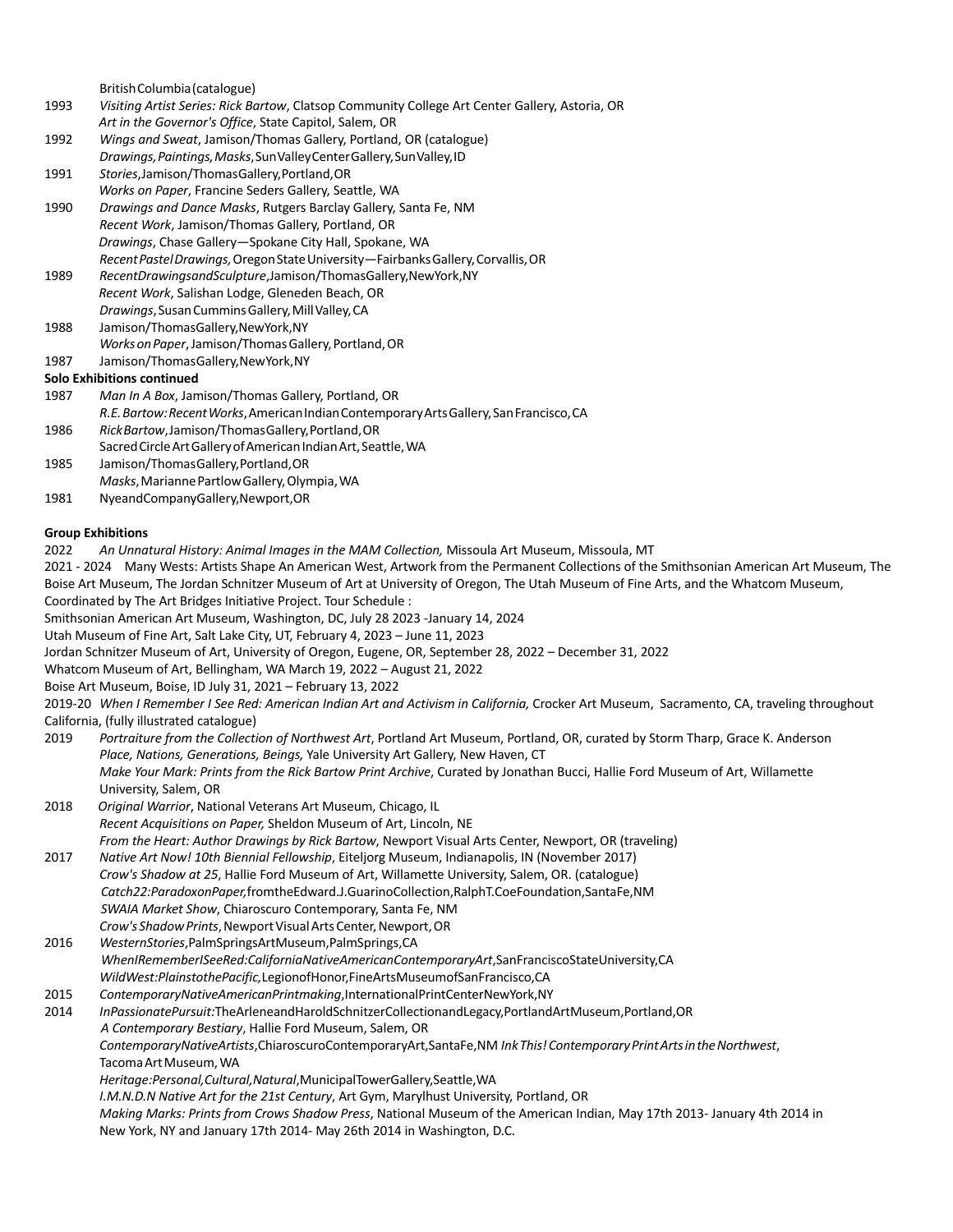2013 *ArtinEmbassiesProgram,*ResidencesofUnitedStatesAmbassadorsinKualaLumpur,Malaysia;Sofia,Bulgaria *AllThatRemains:MaterialRemembrancesinLoveandLoss,* YaleUniversity,InstituteofSacredMusic, YaleDivinity School,NewHaven,CT *ContemporaryNativeArtists*,ChiaroscuroContemporaryArt,SantaFe,NM SonomaStateUniversity,curatedbyFrankLaPena, RohnertPark,CA *TogetherAgain*,GormanMuseum,UCDavis,Davis,CA *NativeAmericanInfluences:Northwest*,BuckleyCenterGallery,UniversityofPortland,OR 2012 *Journeys:TravelsintheNaturalandSpiritWorlds*,StoningtonGallery,August2012 *Shapeshifting: Transformations in Native American Art*, Peabody Essex Museum, Salem, MA 2012 *Provenance:InHonorofArleneSchnitzer*,(catalogue)JordanSchnitzerMuseumofArt,UniversityofOregon, Eugene,OR *Large Inventory*, Froelick Gallery, Portland, OR 2011 *If I Had Wings: the Bird as Metaphor*, Waterstone Gallery, Portland, OR *The Gifts of Trees*, Stonington Gallery, Seattle, WA *SingMeYourStory,DanceMeHome*,HSUNativeAmericanArtsGallery,HumboldtStateUniversity,Arcata,CA *VantagePoint*,NationalMuseumoftheAmericanIndian,Smithsonian,WashingtonDC 2010 *Anomalous*,FroelickGallery,Portland,OR *AcrossCultures:FiftyObjectsfromtheMacyCollection,*NorthernArizonaUniversityArtMuseum,Flagstaff,AZ *Critical Messages*, Hallie Ford Museum of Art and Western Gallery, OR *Infinity of Nations*, George Gustav Heye Center, NMAI, New York, NY *Vantage Point,* Smithsonian Institute, National Museum of the American Indian, Washington, DC *Transcending Tradition*, Mesa Arts Center, Mesa, AZ *CollectedVoices*,ChiaroscuroContemporary,SantaFe,NM *Assembled: Narratives in Wood and Metal*, Bush Barn Art Center, Salem Art Association, Salem, OR *The Dog Show*, Sisters Art Works, Sisters, OR 2009 *Into The Now, From Then*, Chiaroscuro Contemporary, Santa Fe, NM *La Pena & Bartow*, B. Sakata Garo, Sacramento, CA 2008 Art About Agriculture exhibit, Oregon State University, LaSells Stewart Center Giustina Art Gallery, Corvallis, OR *Group Exhibitions Continued* 2008 *WithoutLimits,*ChiaroscuroContemporary,SantaFe,NM *Transformation and Change on the Northwest Coast*, Stonington Gallery, Seattle, WA *Art Has Gone To The Dogs!,* Domont Studio Gallery, Indianapolis, IN *SingMeYourStory,DanceMeHome*,GraceHudsonMuseum,Ukiah,CA 2007 *Crow'sShadowPress*,PrintArtsNorthwest,Portland,OR *SingMe Your Story, DanceMe* Home, California Exhibition Resources Alliance, curatedby Theresa Harlan MaiduInterpretiveCenter,RosevilleCA 2006 *Nature/Culture: Artists Respond to Their Environment,* Society for Contemporary Craft, Pittsburgh, PA *Bestiary,* Froelick Gallery, Portland, OR *About Face: Self Portraits by Native American, First Nations and Inuit Artists*, Wheelwright Museum of the American Indian, Santa Fe, NM 2005 *drawing(s) 40+ artists/200 works: A 25th anniversary exhibition*, Terri Hopkins, curator, Art Gym, Marylhurst University, OR *Changing Hands 2: Art Without Reservation*, Museum of Arts & Design, New York, NY. Traveled through Sept. 2007: Eiteljorg Museum of American Indian & Western Art, Indianapolis, IN; Naples Museum of Art- Naples, FL; Philbrook Museum of Art- Tulsa, OK; Anchorage Museum of History & Art- Anchorage, AK; Weisman Art Museum at University of Minnesota, Minneapolis, MN *New Tradition*, Archer Gallery, Clark College, Vancouver, WA Collaborations from the Elizabeth Tapper Print Workshop, Museum of Northwest Art, La Conner, WA *Drawings*, Jacobs Gallery, Hult Center, Eugene, OR *Native American Contemporary Art*, Sept 25-Dec 30, Art at the JCC, Santa Barbara, CA 2004 *Recent Works*, Prichard Gallery, University of Idaho, Moscow *artOBJECTS: PDX*, Portland Airport, Regional Arts and Culture Council, Portland, OR *Images of Identity*, Cal. State Sacremento, curated by Frank La Pena & Terri Castaneda *Clown Show*, Froelick Gallery, Portland, OR. *Seattle Perspective: Selections from the City of Seattle % for Art Portable Works Collection*, Washington State Convention and Trade Center, Seattle, WA 2003 *Native Inspiration: 16 Years of Indian Market*, LewAllen Contemporary, Santa Fe, NM *Native Voices on the Wind*, Myhelan Cultural Arts Center, Long Valley, NJ University of North Carolina Gallery—Chapel Hill Gallery, Chapel Hill, NC *Art About Agriculture*, Oregon State University—Giustina Gallery, Corvallis, OR, Jurors: Harrison Branch, Tallmadge Doyle, John Olbrantz, (2 awards) traveling to: Art Adventure, Madras, OR, Grants Pass Museum of Art, Grants Pass, OR; Oregon Garden—Grand Hall, Silverton, OR 2002 *Cowboys, Indians & the Big Picture*, McMullen Museum of Art—Boston College, Boston, MA Northwest Documenta I, Salem Art Association—Bush Barn, Salem, OR Regional Arts and Culture Council, Portland, OR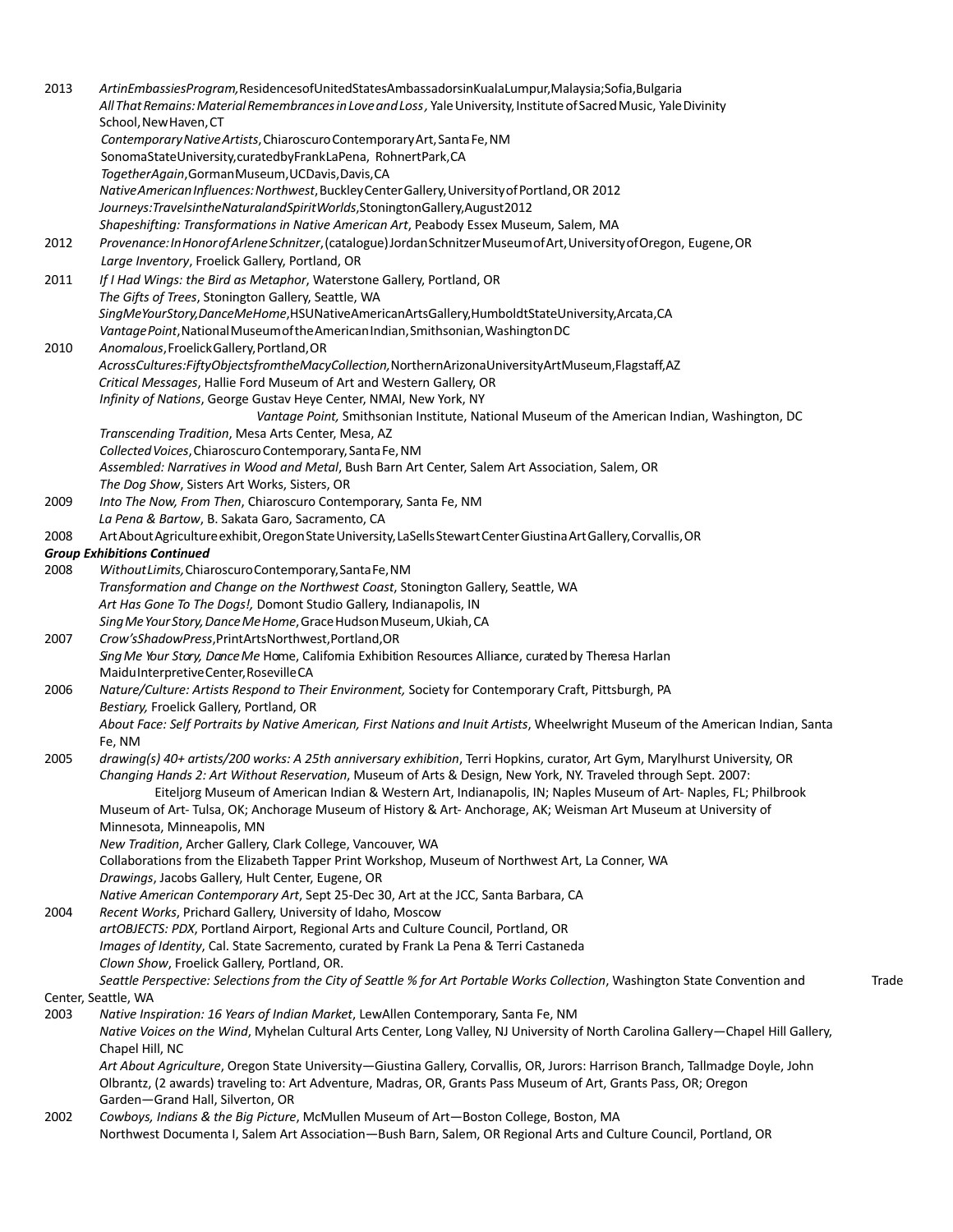2001 *After the Storm: The Eiteljorg Fellowship for Native American Fine Art*, Eiteljorg Museum of American Indian and Western Art, Indianapolis, IN (catalogue) *Crossing Boundaries: 2-D Into 3-D*, City of Portland, Oregon—Office of the Mayor, Curators: Lois Allan and Sarah Ellen Taylor *The Gathering of Indigenous Visual Artists*, Evergreen IV Gallery, Olympia, WA *25th Anniversary Exhibit: Head West!* Rockwell Museum of Western Art, Corning, NY (catalogue) *Northwest Visions: Recent Acquisitions*, Key Tower Building Gallery, Seattle, WA *Art About Art*, Clark College—Archer Gallery, Vancouver, WA, Curator: Marjorie Hirsch Winter Group Exhibit, Froelick Gallery, Portland, OR 2000 *Visiting Spirits: The Works of Rick Bartow and Lillian Pitt*, Hansen Howard Gallery, Ashland, OR *IndianTime:ArtintheNewMillennium*,InstituteofAmericanIndianArtsMuseum,SantaFe,NM, Curator:BentlySpang(catalogue) *Art of the Spirit*, Society for Contemporary Craft, Pittsburgh, PA *SevenDirections2000:AnExhibitandMarketofContemporaryNativeAmericanArt*,MuseumofFineArts— UniversityofMontana,Missoula, Curator:ChristinePierce *25th Annual National Invitational Drawing Exhibition*, Emporia State University—Eppink Art Gallery, KS (catalogue) *intervals, frames, and accelerations*, Froelick Adelhart Gallery, Portland, Curator: Sarah Ellen Taylor *TheMortalandtheImmortal*,SalemArtAssociation—BushBarnArtCenter,Salem,OR,Curator:LillianPitt *Winter Group Show*, Froelick Adelhart Gallery, Portland, OR 1999 *RickBartow/LillianPitt*,SunbirdGalleryandFrameShop,Bend,OR *Begegnungen:IndianischeKunstlerausNordamerican—IndianRealityToday:ContemporaryIndianArt* of North America, Westfalisches Landesmuseum fur Naturkunde, Munster, Germany Curator: Manuela Well-Off-Man(catalogue) *Beauty in the Beast*, Maryhill Museum of Art, Goldendale, WA, Curator: Lee Musgrave *Self-PortraitExhibition*,CorvallisArtsCenter,Corvallis,OR 1998 *Plant Forms*, Froelick Adelhart Gallery, Portland, OR *Betty Bowen Award: Twentieth Anniversary Exhibition,* Washington State Convention Center, Seattle, WA, Curators: Vicki Halper and Chase Rynd (catalogue) *Celebrating the Season: Vessels for the Feast*, Stonington Gallery, Seattle, WA **Group Exhibitions continued** 1998 *Northwest Contemporaries: Self-Examination*, Vita Gallery, Portland, OR *Paper*, Froelick Adelhart Gallery, Portland, OR *Cultural Perspectives: Rick Bartow, Dan Chen, Robert Colescott, Baba Wague Diakite, Hector Hernandez*, Oregon State University Memorial Union, Corvallis, OR *Transformations*, Stonington Gallery, Seattle, WA *Head + Heart + Hands*, Kentucky Art and Craft Gallery, Louisville, KY (catalogue) traveling to: American Craft Museum, New York, NY American Folk Art Museum, Orlando, FL The DeLand Museum of Art, DeLand, FL 50th Birmingham International Festival, AL MennelloMuseumofAmericanFolkArt, Orlando,FL Ohio Craft Museum, Columbus, OH Yakama Nation Museum, Yakima, WA 1997 *Twentieth Century American Sculpture at the White House: Honoring Native America*, Washington D.C., Curator: Margaret Archuleta, Organizer: The Heard Museum Phoenix, AZ. (catalog) *Redefining Tradition: A Selection of First Nation Artists and Their Works*, Whatcom Museum, Bellingham, WA, Curators: John Olbrantz and Jeanette Mills *Flora & Fauna*, Jan Cicero Gallery, Chicago, IL Washington Remembers: A Conference on Life, Loss, & Traditional Rituals of Grief, Washington State History Museum, Tacoma, WA *TwentiethAnniversaryCelebrationoftheOregonCoastCouncilfortheArts*,OregonCoastCouncilfortheArts, Newport,OR *NewArtfromNativeAmerica*,BucknellUniversity—CenterGallery, Lewisburg, PA,Curator:Johann JKReusch (catalogue) 1996 *Rick Bartow and Lillian Pitt*, Sunbird Gallery and Frame Shop, Bend, Oregon *IStandintheCenteroftheGood*,AmericanIndianCommunityHouseMuseum,NewYork,NY,Curator:Joanna Osburn Bigfeather Pacific Dragons: Contemporary Art by Established and Emerging Artists from Nations of the Pacific Rim, Uxbridge Gallery, Howick, New Zealand,Curator:AleynGilesPeterson *NativeAmerican Traditions/ContemporaryResponses*,SocietyforContemporaryCrafts,Pittsburgh,PA 1996 *AnInauguralExhibition:VietnamReflexesandReflections*,NationalVietNamVeteransArtMuseum,Chicago,IL *In Bloom*, The Heathman, Portland, OR, Curator: Elizabeth Leach Gallery *Bound and Unbound*, Alysia Duckler Gallery, Portland, OR *Seen and Unforeseen: The Path of AIDS*, Salem Art Association—Bush Barn Art Center, Salem, OR *NativeStreams:AnExhibitionofContemporaryNativeAmericanArt*,JanCiceroGallery,Chicago,IL(catalogue) travelingto:\ De Pauw University, Greencastle, IN; Holter Museum of Art, Helena, MT; IndianaStateUniv,—TrumanArtGallery,Terre Haute, IN; South Bend Regional Art Museum, South Bend, IN; Southern Ohio Museum & Cultural Center, Portsmouth, OH 1995 *Bridges and Boundaries—Brucken und Abgrenzungen*, Zeitgenossische Indianische Kunst, Frankfurt/Bonn, Germany, Sponsors: The American Embassy and City of Bonn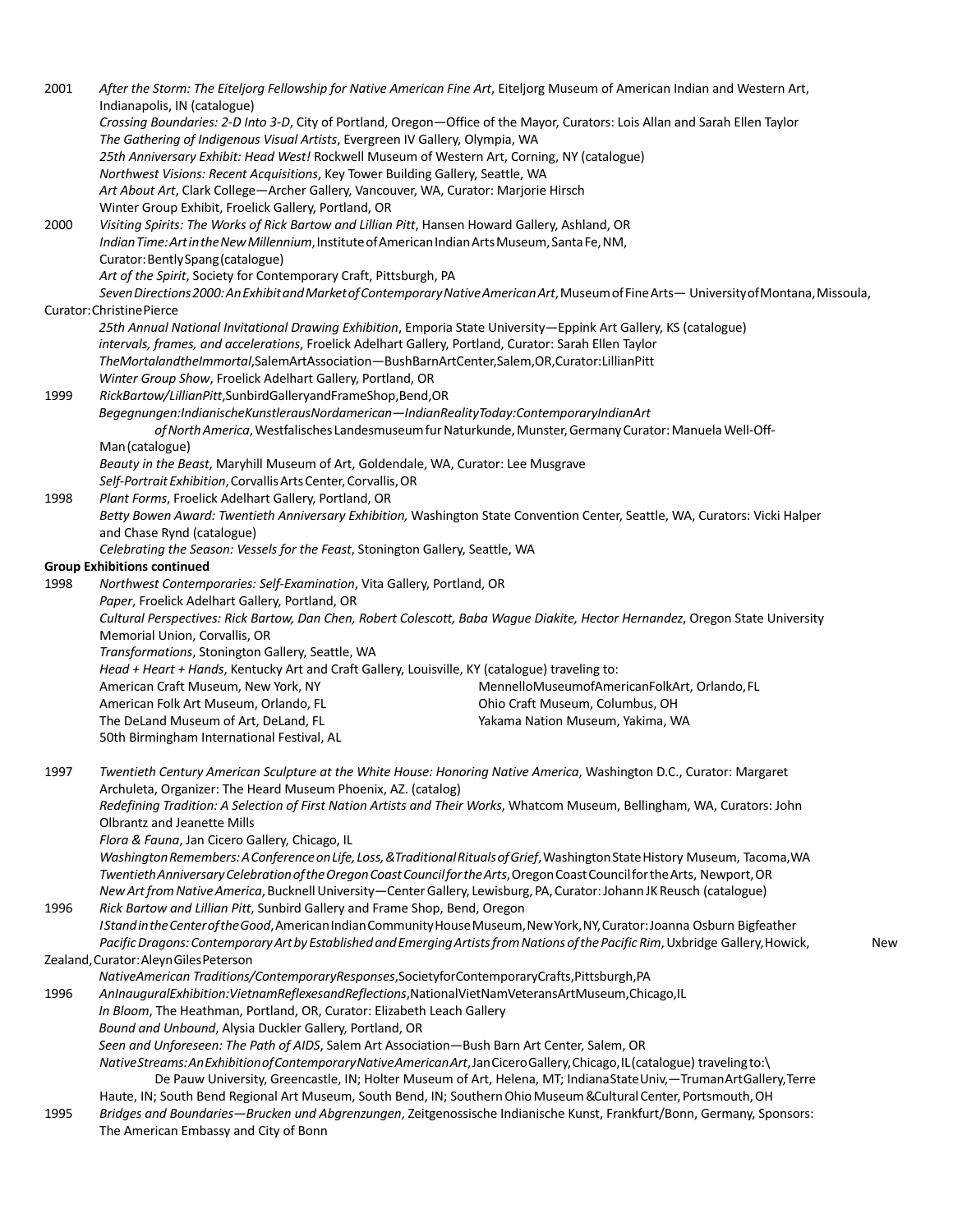*Katherine Ace, Rick Bartow, Brooke Stone, David Wilson*, Maude Kerns Art Center, Eugene, OR *Art with/out Frontiers: Rick Bartow, John Bevin-Ford, Lillian Pitt,* University of California Davis, Memorial Union Art Gallery, Davis, CA *NorthwestBiennialCompetition:TheLand*,TacomaArtMuseum,Tacoma,WA,Juror:JauneQuick-to-SeeSmith *Fifteen Years*, Jamison/Thomas Gallery, Portland, OR *The Flower Show*, Jamison/Thomas Gallery, Portland, OR *New Western Art*, Benton County Historical Museum, Philomath, OR *ContemporaryTotems*,SalemArtAssociation—BushBarnArtCenter,Salem, OR MaudeKernsArtCenter,Eugene,OR(four-personexhibition) 1994 *Only the Shadow Knows: Revelations from the Unconscious*, Art Access Gallery, Salt Lake City, UT *Earth, Fire, Water*, Oregon College of Arts and Crafts, Portland, OR *OregonInvitationalDrawingExhibition*,LaneCommunityCollege,Eugene,OR *PublicEncounters*,SalemArtAssociation—BushBarnArtCenter,Salem,OR *ArtistsWhoAreIndian*, DenverArtMuseum,Denver,CO,Curator:BentlySpang *NewWorkbyGalleryArtists*,Jamison/ThomasGallery,Portland,OR 1993 Crosscut: The Oregon Biennial, Portland Art Museum, Portland, OR, Curators: Kristy Edmunds, John Weber Prudence Roberts and Terry Toedtemeier *Northwest Native American and First Nations People's Art*, Western Washington University—Western Gallery, Bellingham, WA *Small Figurative Sculpture*, Susan Cummins Gallery, Mill Valley, CA *Contemporary Icons*, Salem Art Association—Bush Barn Art Center, Salem, OR *AKindredSpirit:ContemporaryPainting,PrintsandSculpturebyEightNativeAmericanArtists,* Bedford Gallery/RegionalCenterfortheArts,Walnut Creek,CA *Native America: Reflecting Contemporary Realities*, Craft and Folk Art Museum, Los Angeles, CA, traveling to: American Indian Contemporary Arts Gallery, San Francisco Bridge Center for Contemporary Art, El Paso, TX Eiteljorg Museum, Indianapolis, IN Hunter Museum of Art, Chattanooga, TN The Mills Building, San Francisco, CA The Museum at Warm Springs, OR Moravian College—Payne Gallery, Bethlehem, PA Siena Heights College, Adrian, MI University of South Dakota, Vermillion, SD University of Wisconsin, Green Bay, WI 1992 *Oregon Spotlight '92: Bartow and Boyden*, Coos Art Museum, Coos Bay, OR *Spiritual World of the Native American*, Oguni-Gitjutsumura-Kaikan Art Center, Yamanota Village, Ogunitown, Japan (catalogue) **Group Exhibitions continued** 1992 *Native Iconography*, Salem Art Association—Bush Barn Art Center, Salem, OR *Transformed Traditions*, Santa Rosa Junior College, Santa Rosa, CA *TheBettyBowenLegacy:FourteenYearsofAward-WinningArt*,SecurityPacificGallery,Seattle,WA(catalogue) *Artists Who Are Indian*, Eastern Montana College, Billings, MT *Spirit of the West*, West One Bank, Curator: Kristin M Poole, traveling *MultiplesWhoWeAre:AutobiographiesinArt*,StateCapitolRotunda,Olympia,WA(book) *TheCorrectionsPrintProject:Printsby20OregonArtists*,MaveetyGallery,Salishan,OR *FaceoftheSoul: AnExhibitionofMasks*,1078Gallery,Chico,CA *Art of the People*, Sunbird Gallery and Frame Design, Bend, OR 1991 *A Moveable Feast*, Marianne Partlow Gallery, Olympia, WA *Without Boundaries: Contemporary Native American Art*, Jan Cicero Gallery, Chicago, IL *The Submuloc Show/Columbus Wohs*, Sponsor: ATLATL, Phoenix, AZ, Curator: Juane Quick To-See Smith (catalogue), traveling to: American Indian Contemporary Arts Gallery, San Francisco Collier County Museum, Naples, FL Concordia College, Moorhead, MN Fondo del Sol Visual Arts Center, Washington, DC Guilford Native American Art Gallery, Greensboro, NC The Heard Museum, Phoenix, AZ The Minneapolis Institute of Arts, Minneapolis MN Sacred Circle Art Gallery, Seattle, WA Schneider Museum of Art—Southern Oregon Univ, Ashland, OR Spokane Falls Community College Art Gallery, Spokane, WA University of Oregon Museum of Art, Eugene, OR University of South Dakota Art Galleries, Vermillion, SD *25th Anniversary Exhibition*, Francine Seders Gallery, Seattle, WA *Oregon Biennial*, Portland Art Museum, Portland, OR, Curator: Henry Hopkins *Sum of the Parts*, Jamison/Thomas Gallery, New York, NY *TheRiver*,BentonCountyHistoricalSocietyandMuseum,Philomath,OR **Earth Fire Water, Clatsop Community College Art Center Gallery, Astoria, OR** *LillianPittandFriends*,SunbirdGalleryandFrameDesign,Bend,OR *Big Sky Indian Market*, Native American Cultural Institute of Montana, Billings, MT *A Panoply of Masks*, Marianne Partlow Gallery, Olympia, WA *The Sacred Bear, In Two Worlds*, Missoula Art Museum, Missoula Art Museum, MT *Drawings*, Joan Robey Gallery, Denver, CO *The Artist in the Art: Self-Portraits*, Bumbershoot—The Seattle Arts Festival, Seattle, WA Shared Visions: Native American Painters and Sculptors in the Twentieth Century, The Heard Museum, Phoenix, AZ (catalogue) traveling to:

Auckland Art Gallery, Auckland, New Zealand Canadian Museum of Civilization, Hull, Quebec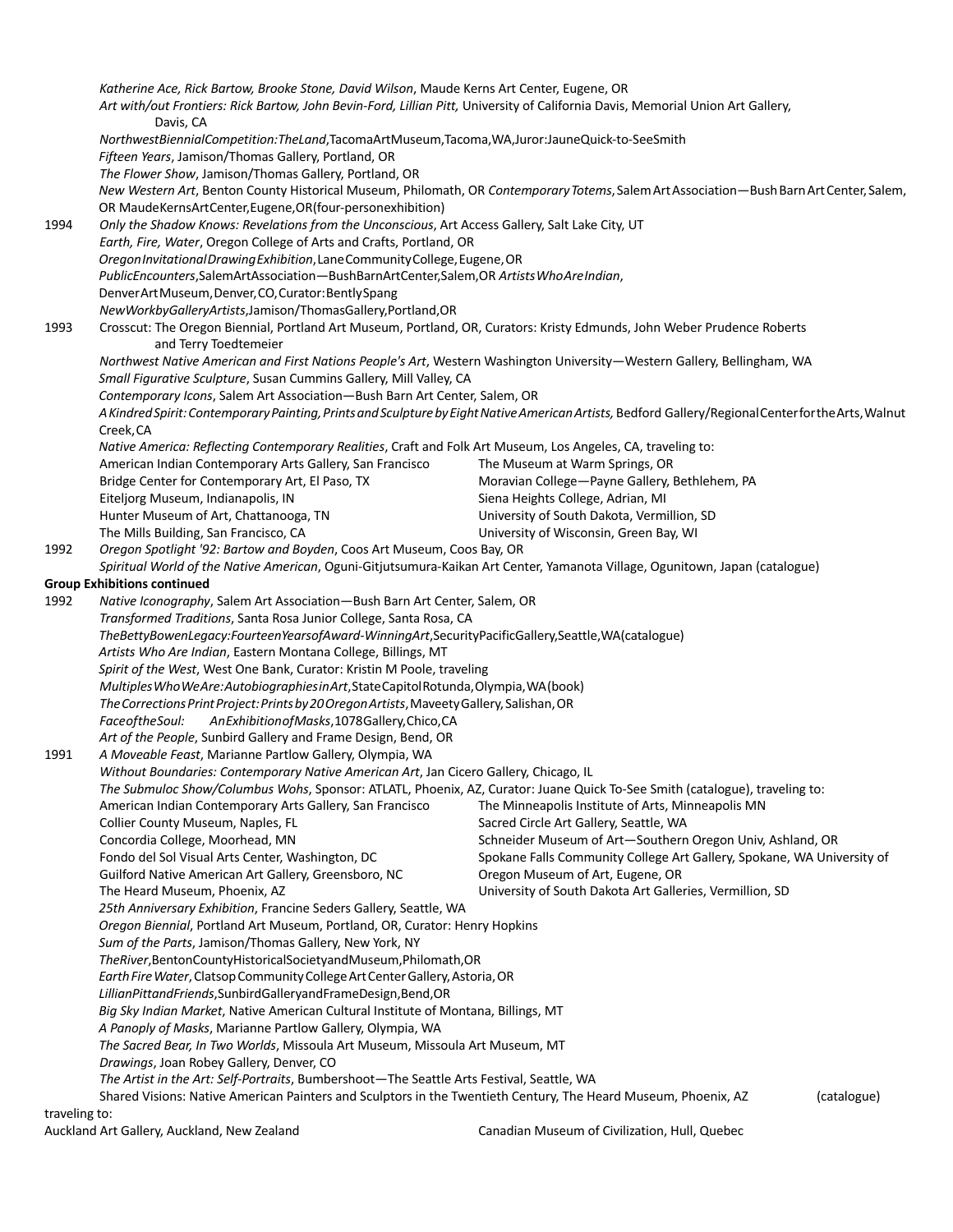| Denver Art Museum, Denver, CO                                                                                                                     |                                                                                                                                                                              | OregonArtInstitute-PortlandArtMuseum,OR                                                                   |  |  |
|---------------------------------------------------------------------------------------------------------------------------------------------------|------------------------------------------------------------------------------------------------------------------------------------------------------------------------------|-----------------------------------------------------------------------------------------------------------|--|--|
| Dunedin Museum of Art and History, Dunedin, New Zealand                                                                                           |                                                                                                                                                                              | Philbrook Art Center, Tulsa, OK                                                                           |  |  |
|                                                                                                                                                   | Eiteljorg Museum, Indianapolis, IN                                                                                                                                           | Sargent Art Gallery, Whanganui, New Zealand Schoolof                                                      |  |  |
|                                                                                                                                                   | Gilcrease Museum, Tulsa, OK                                                                                                                                                  | AmericanResearch, SantaFe, NM Thomas Gilcrease                                                            |  |  |
|                                                                                                                                                   | Hood Museum-Dartmouth College, NH                                                                                                                                            | Institute, Tulsa, OK                                                                                      |  |  |
|                                                                                                                                                   | Institute of American Indian Art, Santa Fe, NM                                                                                                                               | Ti Papa, Wellington, New Zealand                                                                          |  |  |
|                                                                                                                                                   | McDougall Art Gallery, Christchurch, New Zealand Minnesota Museum of                                                                                                         | University of Minnesota Art Museum, Minneapolis University                                                |  |  |
| Art, St. Paul, MN                                                                                                                                 |                                                                                                                                                                              | ofOklahomaMuseumofArt, Norman                                                                             |  |  |
|                                                                                                                                                   | Museum of New Mexico, Santa Fe, NM                                                                                                                                           | U.S. Department of the Interior, Washington, DC West Seattle                                              |  |  |
|                                                                                                                                                   | National Museum of the American Indian, Washington, DC                                                                                                                       | HighSchool,Seattle,WA                                                                                     |  |  |
|                                                                                                                                                   | California Academy of Science, San Francisco, CA                                                                                                                             | Whitman College-Sheehan Gallery, Walla Walla, WA                                                          |  |  |
|                                                                                                                                                   | Oklahoma Historical Society, Okalahoma City, OK                                                                                                                              |                                                                                                           |  |  |
| 1990                                                                                                                                              | Wotazootoo!, Joan Robey Gallery, Denver, CO                                                                                                                                  |                                                                                                           |  |  |
|                                                                                                                                                   | A Spirit Reigns, Marianne Partlow Gallery, Olympia, WA                                                                                                                       |                                                                                                           |  |  |
|                                                                                                                                                   | Native Proof, American Indian Community House Gallery, New York, NY<br>For the Birds, Sunbird Gallery and Frame Design, Bend, OR                                             |                                                                                                           |  |  |
|                                                                                                                                                   |                                                                                                                                                                              | First Impressions: Northwest Monotypes, Seattle Art Museum-the PONCHO Series, Seattle, WA (catalogu) 1989 |  |  |
|                                                                                                                                                   | The Fourth Biennial Native American Fine Arts Invitational, Heard Museum, Phoenix, AZ, Curator: Margaret Archuleta (catalogue)                                               |                                                                                                           |  |  |
| 1989                                                                                                                                              | Oregon Arts Commission Fellowship Recipient Show, Salem Art Association-Bush Barn Art Center, Salem, OR<br>Masks and Works on Paper, Francine Seders Gallery, Seattle, WA    |                                                                                                           |  |  |
|                                                                                                                                                   |                                                                                                                                                                              |                                                                                                           |  |  |
|                                                                                                                                                   | New Masks, Marianne Partlow Gallery, Olympia, WA                                                                                                                             |                                                                                                           |  |  |
|                                                                                                                                                   | Animal Imagery, Susan Cummins Gallery, Mill Valley, CA                                                                                                                       |                                                                                                           |  |  |
|                                                                                                                                                   | Masks: Culturaland Contemporary, Afro-American Historical & Cultural Museum, Philadelphia, PA (catalogue)                                                                    |                                                                                                           |  |  |
|                                                                                                                                                   | Oregon Biennial 1989, Portland Art Museum - Oregon Art Institute, Portland, OR, traveling to: Oregon State Capitol,                                                          |                                                                                                           |  |  |
|                                                                                                                                                   | Salem, OR; and Oregon Coast Council for the Arts, Newport, OR                                                                                                                |                                                                                                           |  |  |
| 1988                                                                                                                                              | Coyote as Mythological Figure: Rick Bartow and Daniel Stolpe, Oregon Art Institute-Wentz Gallery, Portland, OR (catalogue)                                                   |                                                                                                           |  |  |
|                                                                                                                                                   | Kenneth Banks Gallery, Oakland, CA                                                                                                                                           |                                                                                                           |  |  |
|                                                                                                                                                   | Birds and Flight: Various Interpretations, Francine Seders Gallery, Seattle, WA                                                                                              |                                                                                                           |  |  |
|                                                                                                                                                   | Native American Art of California and Nevada, Jerome Evans Gallery, Sacramento, CA                                                                                           |                                                                                                           |  |  |
|                                                                                                                                                   | Second International Contemporary Print Fair, Los Angeles, CA                                                                                                                |                                                                                                           |  |  |
|                                                                                                                                                   | <b>Group Exhibitions continued</b>                                                                                                                                           |                                                                                                           |  |  |
| 1987                                                                                                                                              | A Midsummer Night's Dream: Dreams as Personal Mythology, Blackfish Gallery, Portland, OR                                                                                     |                                                                                                           |  |  |
| Of Lillian Pitt and Rick Bartow, Marianne Partlow Gallery, Olympia, WA<br>The Artist and the Myth, Monterey Peninsula Museum of Art, Monterey, CA |                                                                                                                                                                              |                                                                                                           |  |  |
|                                                                                                                                                   |                                                                                                                                                                              |                                                                                                           |  |  |
|                                                                                                                                                   | Oregon Biennial, Portland Art Museum, Portland, OR<br>Oregon, Washington Juried Exhibition of Art, Maryhill Museum, Goldendale, WA                                           |                                                                                                           |  |  |
|                                                                                                                                                   |                                                                                                                                                                              |                                                                                                           |  |  |
|                                                                                                                                                   | NewPublicCollection,SchneiderMuseumofArt-SouthernOregonUniversity,Ashland,OR                                                                                                 |                                                                                                           |  |  |
|                                                                                                                                                   | Innerskins/Outerskins:GutandFishskin,CraftandFolkArtMuseum,SanFrancisco,CA                                                                                                   |                                                                                                           |  |  |
|                                                                                                                                                   | Contemporary Visions: Fifteen Native American Artists, Read Stremmel Gallery, San Antonio, TX                                                                                |                                                                                                           |  |  |
|                                                                                                                                                   | New Directions / Northwest, Oregon Art Institute-Portland Art Museum, Portland, OR and Evergreen State                                                                       |                                                                                                           |  |  |
|                                                                                                                                                   | College, Olympia, WA (catalogue) traveling to:                                                                                                                               |                                                                                                           |  |  |
|                                                                                                                                                   | Alaska State Museum, Juneau, AK                                                                                                                                              | Northlight Gallery, Everett, WA                                                                           |  |  |
|                                                                                                                                                   | CarrieMcLainMemorialMuseum,Nome,AK                                                                                                                                           | Peninsula College, Port Angeles, WA                                                                       |  |  |
|                                                                                                                                                   | Fairbanks Arts Association, Fairbanks, AK                                                                                                                                    | Sara Spurgeon Gallery, Ellensburg, WA                                                                     |  |  |
|                                                                                                                                                   | Fine Arts Center, Longview, WA                                                                                                                                               | Seattle Central Community College, Seattle, WA                                                            |  |  |
|                                                                                                                                                   | Esvelt Gallery, Pasco, WA                                                                                                                                                    | Sheldon-Jackson Museum, Sitka, AK                                                                         |  |  |
|                                                                                                                                                   | Grays Harbor College Aberdeen, WA                                                                                                                                            | Spokane Community College, Spokane, WA                                                                    |  |  |
|                                                                                                                                                   | Kittredge Gallery, Tacoma, WA                                                                                                                                                | Visual Arts Center, Anchorage, AK                                                                         |  |  |
|                                                                                                                                                   | Lynnwood Arts Commission, Lynwood, WA                                                                                                                                        |                                                                                                           |  |  |
| 1986                                                                                                                                              | Governor'sIndianArtExhibition,StateCapitolBuilding,Salem,OR                                                                                                                  |                                                                                                           |  |  |
|                                                                                                                                                   | Native American Art: Our Contemporary Visions, Read Stremmel, Reno, NV                                                                                                       |                                                                                                           |  |  |
|                                                                                                                                                   | Masks:NewExpressionsinTransformationandObscurity,OregonCollegeofArtandCraft,Portland,OR                                                                                      |                                                                                                           |  |  |
|                                                                                                                                                   | Weird and Witty: Constructions by Northwest Artists, Marylhurst University -The Art Gym, Marylhurst, OR                                                                      |                                                                                                           |  |  |
| 1985                                                                                                                                              | Fortissimo!ThirtyYearsofContemporaryArt,PortlandArtMuseum,Portland,OR<br>NorthwestArtists:Alaska, Washington&Oregon, AmericanIndianContemporaryArtsGallery, SanFrancisco, CA |                                                                                                           |  |  |
|                                                                                                                                                   | Oregon Artists Show, Arts in Oregon Council, Portland, OR                                                                                                                    |                                                                                                           |  |  |
|                                                                                                                                                   | Masks/Mesques/Masx, Galleria Mesa, Mesa, AZ, traveling until 1987 (catalogue)                                                                                                |                                                                                                           |  |  |
|                                                                                                                                                   | BeyondBlueMountains, WashingtonStateArtinPublicPlacesProgram-PublicArtSpace, Seattle, WA                                                                                     |                                                                                                           |  |  |
|                                                                                                                                                   | Visage Transcended: Contemporary Native American Masks, American Indian Contemporary Arts Gallery, San Francisco, CA,<br>traveling (catalogue)                               |                                                                                                           |  |  |
| 1983                                                                                                                                              | NewportJazzandArtFestival,Newport,OR                                                                                                                                         |                                                                                                           |  |  |
| LebowitzGallery, LincolnCity, OR (three-person)<br>1982                                                                                           |                                                                                                                                                                              |                                                                                                           |  |  |
|                                                                                                                                                   |                                                                                                                                                                              |                                                                                                           |  |  |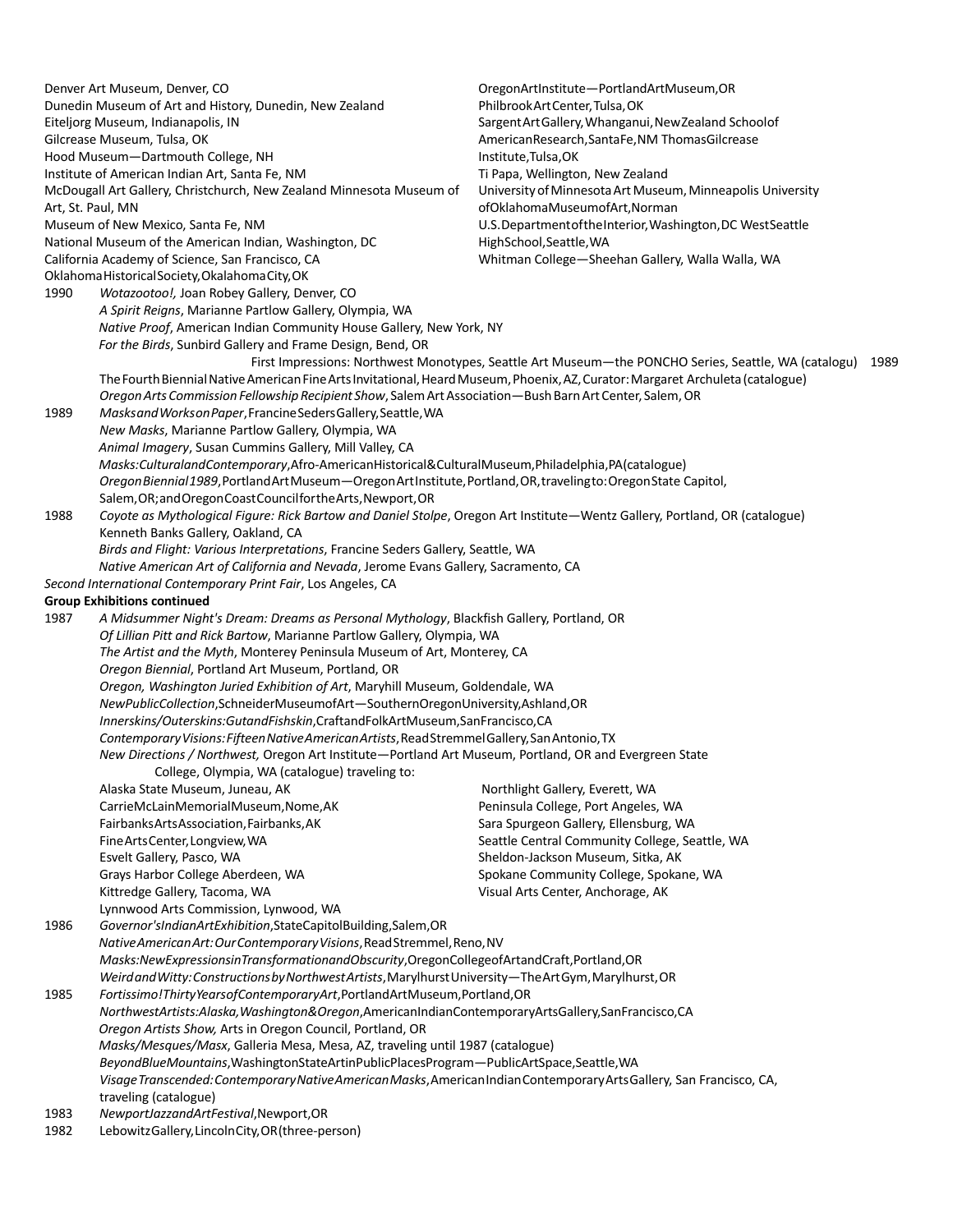1978 *Slight Variations—Contemporary Native American Painting*, American Indian Community House Gallery/Museum, New York, NY (four-person)

#### **Awards**

- 2013 Community Legend award, Oregon Coast Council for the Arts, Newport, OR
- 2012 Congressional Record, 112th Congress, Senate, Library of Congress vol 158, number 122
- 2003 John Olbrantz Juror's Award and Reese Lamb and Paul Lamb Art About Agriculture Award, Oregon State University—Giustina Gallery, Corvallis, Jurors: Harrison Branch, Tallmadge Doyle, John Olbrantz
- 1991 Who We Are: Autobiographies in Art, Washington State Arts Commission, Olympia, WA
- 1990 Betty Bowen Special Recognition Award, Seattle Art Museum—PONCHO, Seattle, WA
- 1983 First Place: Drawing Competition, Newport Jazz and Arts Festival, Newport, OR
- 1981 Oregon Coast Council for the Arts, Newport, OR

#### **Commissions**

- 2012 The Smithsonian's National Museum of the American Indian, Washington, DC- two monumental Welcome Poles on National Mall
- 2011 CenterforHealthandNutrition,WesternOregonUniversity,Monmouth,OR,collaborationwithNancyBlair– carved
- woodandcastglass
- 2010 FordAlumniCenter,UniversityofOregon,EugeneOR
- 2009 TRIMET, City of Portland, Oregon, cast bronze sculpture on light rail line
- 2003 TRIMET, City of Portland, Oregon, cast bronze sculpture, in collaboration with Lillian Pitt and Ken MacIntosh
- 2001 OregonConventionCenter,CityofPortland,OR,three40x26-inchpasteldrawings AStoryofWater,15-footcarvedWesternRedcedarpole,privatecommission
- 2000 BandonDunes,BandonOR,threedrypointprinteditions Patron Print, Portland Art Museum—Gilkey Center for the Graphic Arts, Portland, OR, drypoint
- 1997 TheCedarMillPole,OregonCollegeofArt&Craft,PortlandandWashingtonCounty,OR Grand Ronde Tribal Wellness Center, Grand Ronde, OR, carved a series of 8 pole tops Paper Nao, Tokyo, Japan, carved cedar door panels
	- Red Octopus, Newport PAC's Studio Theatre, OR, painting series for Shakespeare performances
- 1994 The Second Reflex Print Portfolio, Reflex Magazine, Seattle, WA
- 1992 Governor's Arts Awards, Oregon Arts Commission, commissioned carved masks for the awards Oregon Arts Commission—Oregon Corrections Division, Salem, OR, lithograph print editions

#### **Commissions continued**

- 1990 Saks Fifth Avenue, Portland, OR, 2 large-scale interior murals (destroyed 2012)
- 1989 Journeys, Pacific Dance Ensemble, Alice Silverman Stage —Newport Performing Arts Center, Newport, OR, series of carved masks
- 1985 Art in Public Places, Washington State Arts Commission, Olympia, WA
- 1981 Oregon Coast Council for the Arts, Newport, OR
- 1976 Smithsonian Museum, Washington, DC

National Geographic, Washington, DC

#### **Fellowships**

- 2002 Flintridge Foundation Award for Visual Artists, Pasadena, CA
- 2001 Eiteljorg Fellowship for Native American Fine Art, Eiteljorg Museum of American Indians and Western Art, Indianapolis, IN, Jurors: Sarah Bates, Colleen Cutschall, Truman Lowe
- 1988 Brandywine Visiting Artist Fellowship, Philadelphia, PA
- 1987 Fellowship in Visual Arts, Oregon Arts Commission, Salem, OR

#### **Select Public Collections**

- Autry Museum of the American West, Los Angeles, CA Berlin Ethnological Museum, Germany Boise Art Museum, Boise, ID Brooklyn Museum, Brooklyn, NY Chemeketa Community College, Salem, OR Chemawa Indian School, Salem, OR City of Newport, Oregon—City Hall City of Newport, Oregon—Newport Public Library City of Portland, OR—Multnomah County Portable Works City of Seattle, WA—Department of Waterworks City of Seattle, WA—Northwest Visions (Portable Works) City of Mesa, AZ, (Portable Works) Clatsop Community College, Astoria, OR C.N. Gorman Museum, University of California, Davis, CA
	- Columbia Rivers Intertribal Fish Commission, Portland, OR
- Confederate Tribes of the Siletz, OR
- Crocker Art Museum, Sacramento, CA
- De Saisset Museum, Santa Clara University, Santa Clara, CA
	- Denver Art Museum, Denver, CO
	- Eiteljorg Museum, Indianapolis, IN
	- Fralin Museum ,University of Virginia, Charlottesville, VA
	- Fred Jones Jr. Museum of Art, University of Oklahoma, OK
		- Gilcrease Museum, Tulsa, OK
		- Gonzaga University, Spokane, WA
		- Hallie Ford Museum of Art, Salem, OR Heard Museum, Phoenix, AZ
		- Humboldt State University, Arcata, CA
		-
- Hood Museum of Art, Dartmouth College, Hanover, NH Museum of Contemporary Native Arts/Institute of American Indian Arts,
	- Santa Fe, NM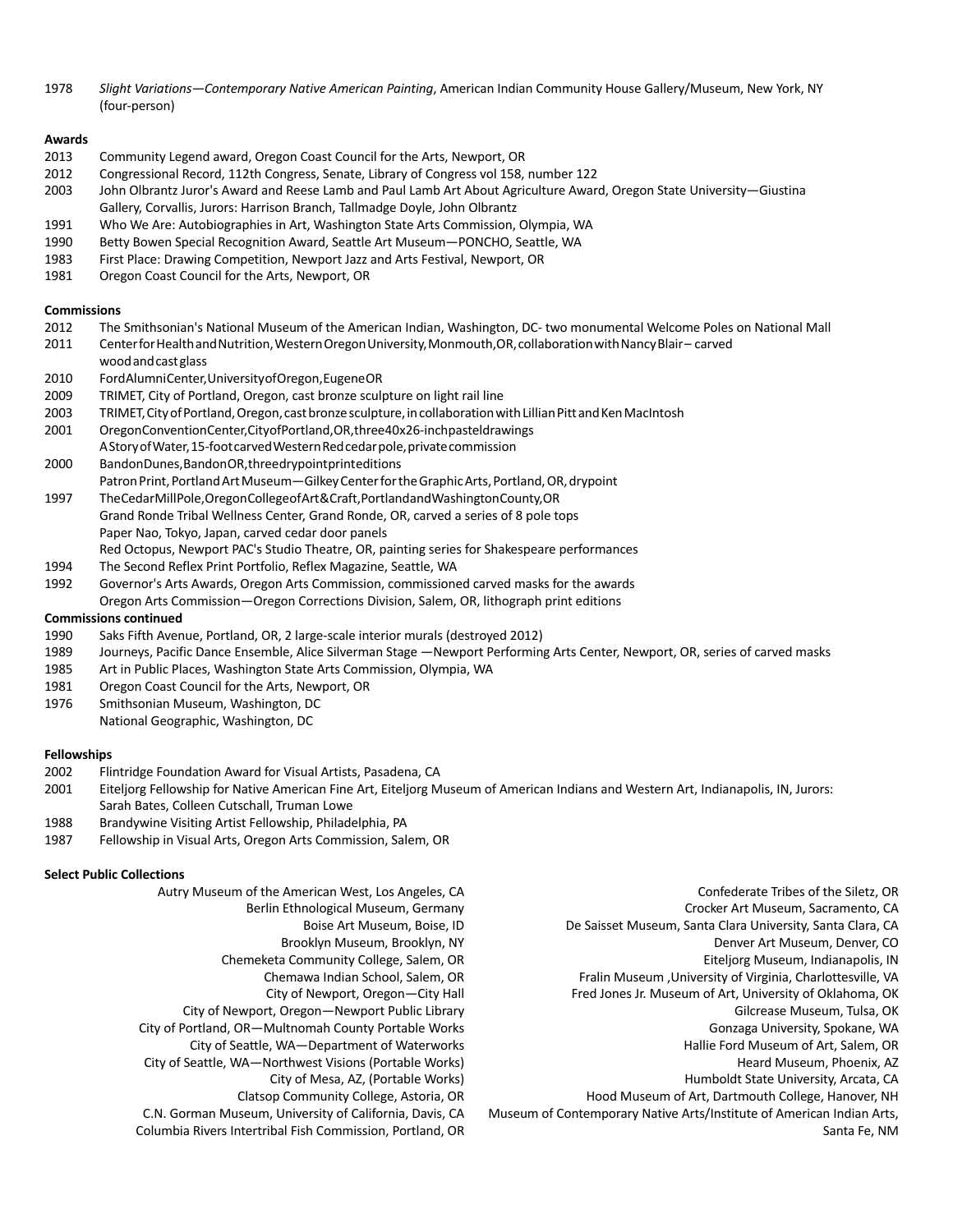Jordan Schnitzer Museum of Art, University of Oregon, OR Joslyn Art Museum, Omaha, NE Legion of Honor, Fine Arts Museums of San Francisco, CA Library of Congress, Washington, DC Maryhill Museum, Goldendale, WA Minneapolis Institute of the Arts, MN Missoula Art Museum, Missoula, MT Multnomah County Public Library, Portland, OR Museum of Contemporary Craft, Portland, OR Museum of Ethnology, Berlin, Germany Museum of Northwest Art, Laconner, WA Museum of World Cultures, Frankfurt, Germany National Vietnam Veterans Art Museum, Chicago, IL Nerman Museum of Contemporary Art, Johnson County Community College, Overland Park, KS New Mexico Museum of Art, Santa Fe, NM North Dakota Museum of Art, Grand Forks, ND Oregon College of Art and Craft, Portland, OR Oregon Health Sciences University, Portland, OR Oregon State University—Valley Library, Corvallis, OR Oregon State University – Native American Longhouse Palm Springs Art Museum, Palm Springs, CA Peabody Essex Museum, Salem, MA Philadelphia Museum of Art, Philadelphia, PA Philbrook Museum of Art, Tulsa, OK Portland Art Museum, Portland, OR Portland State University, Portland, OR Racine Art Museum, Racine, WI Regional Arts & Cultural Council, Portland, OR Rhode Island School of Design, Providence, RI

The Rockwell Museum, Corning, NY Salem Art Association, OR Salem Convention Center, OR Schneider Museum of Art—Southern Oregon Univ, Ashland, OR Scottsdale Museum of Contemporary Art, Scottsdale, AZ Seattle Art Museum, Seattle, WA Seattle Public Schools, WA—Whittier Elementary School Sheldon Museum of Art, University of Nebraska, Lincoln, NE Smith College Museum of Art, Northampton, MA Smithsonian- National Museum of the American Indian, New York, NY & Washington, DC Society for Contemporary Crafts, Pittsburgh, PA Tacoma Art Museum, Tacoma, WA The Evergreen State College, Olympia, WA The University of Notre Dame, IN University of North Carolina, Pembroke, NC University of Oregon- Ford Alumni Center, Eugene, OR University of Oregon-Knight Law Library, Eugene, OR Washington State Arts Commission, Olympia, WA Washington State University, Museum of Art, Pullman, WA Washington County Public Services Bldg, Hillsboro, OR Weisman Art Museum at University of Minnesota, MN Western Michigan University, Kalamazoo, MI Western Oregon University, Monmouth, OR Westphalian State Museum of Natural History, Munster, Germany Wiyot Tribe, Loleta, CA Worcester Museum of Art, Worscester, MA Yale University Art Gallery, New Haven, CT Yale University, Beinecke Rare Book and Manuscript Library, CT Yale University Institute of Sacred Music, New Haven, CT

#### **Select Corporate Collections**

Beaverton Lodge Retirement Residence, OR Brandywine Workshop, Philadelphia, PA Confederated Tribes of Siletz, OR Federal Reserve Bank, Portland, OR Grand Ronde Tribal Wellness Center, Grand Ronde, OR Harborview Medical Center, Seattle, WA Mentor Graphic Corporation, Wilsonville, OR Microsoft Corporation, Redmond, WA

Oregon Arts Commission, Salem, OR Oil Sands Company, Tokyo, Japan Oregon State Lands Building, Salem, OR Paper Nao, Tokyo, Japan Penthouse Magazine Shinpukuji Temple, Yamanota Village, Japan West Seattle High School, Seattle, WA Wiyot Tribe, Humboldt, CA

#### **Artist-In-Residence**

- 2013 Crow's Shadow Institute of the Arts, Pendleton, OR
- 2010 Pilchuck Glass School, Stanwood, WA
- 2008 Nauhaus, Houston, TX
- 2008 Crow's Shadow Institute of the Arts, Pendleton, OR, intaglio prints and lithograph with Eileen Foti, Master Printer
- 2001 Crow's Shadow Institute of the Arts, Pendleton, OR, intaglio prints and lithograph

#### **Recorded Music / Albums**

- 2007 RickBartowandBlackDog,"BoneRoad"
- 2001 Bartow and The Backseat Drivers, "Dry Ground"
- 1990 Rick Bartow, "Minus Two"
- 1980 Rick Bartow, Sunnyland, Rowdy Bob Howdy, "Painted Tin"

### **Teaching Experience: Lectures, Symposiums And Workshops**

- 2011 Drawing Workshop, National Museum of the American Indian, Smithsonian Museum, Washington, DC
- 2003 Rick Bartow: Discovery and Fusion, Maryhill Museum—Queen Marie Gallery, Maryhill, WA
- Figurative Work from the Pacific Northwest, Artemesia Gallery, Chicago, IL, slide lecture by Christine Bourdette 2002 Sources of Sight: an artists' symposium in conjunction with 'Rick Bartow: My Eye', Hallie Ford Museum of Art—
- Willamette University, Salem, OR, with Dr. Gerald McMaster—National Museum of the American Indian Dialogue with Oregon Writer Barry Lopez, Willamette University—Robert Hull Lecture Hall, Salem, OR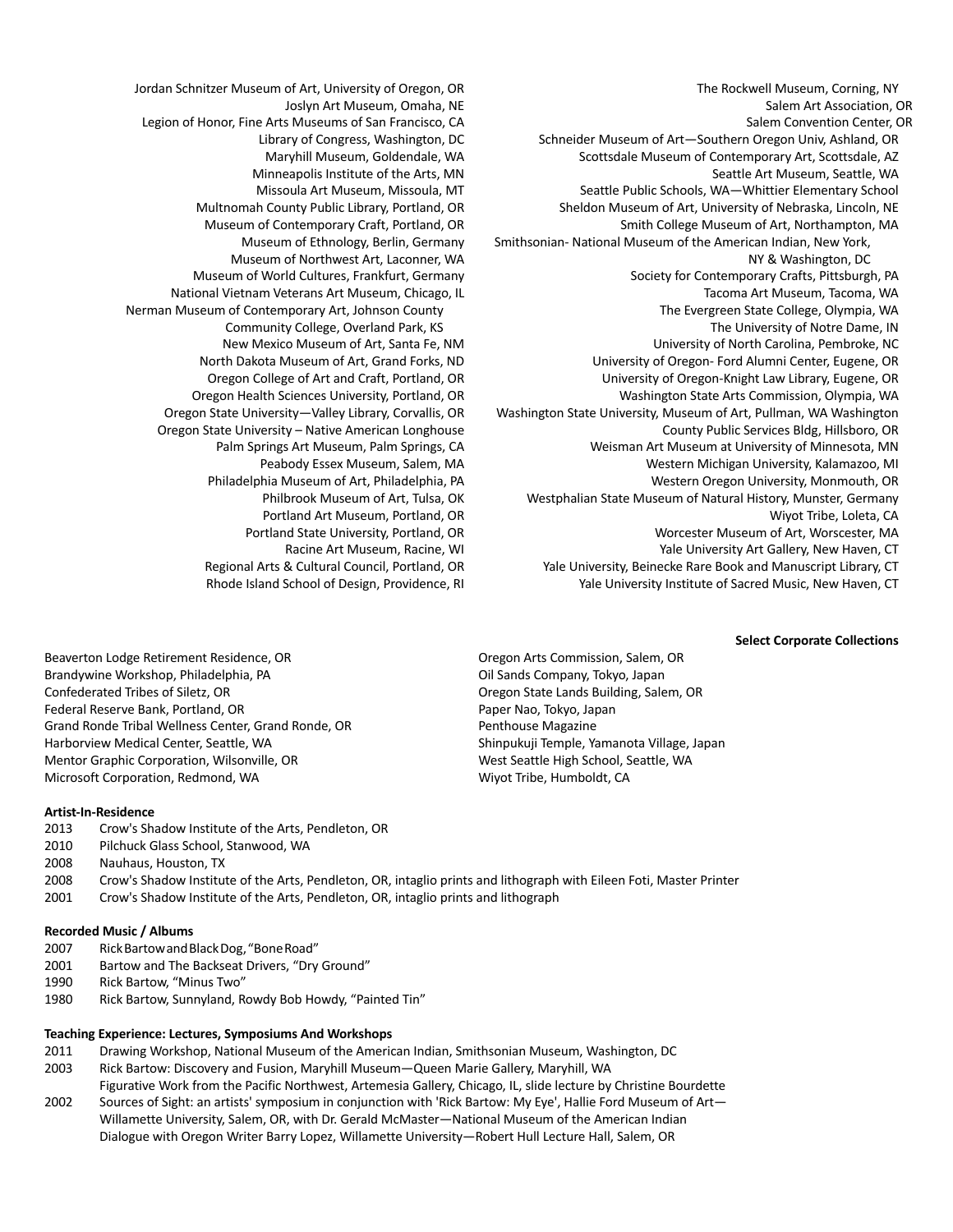2001 Rutgers University, NJ East-West Ethnic, Social, Political, and Aesthetic Issues, lecture for Crossing Boundaries—East-West Symposium in Print Art, Portland, OR The Gathering of Indigenous Visual Artists, Longhouse Education and Cultural Center, Olympia, WA Art Classes, MacLaren Youth Correctional Facility, Woodburn, OR, since 2000 Friday Lunch Series: Artist Talk with Rick Bartow, Tacoma Art Museum, Tacoma, WA Weekend Workshop: The Art of Rick Bartow, Tacoma Art Museum, Tacoma, WA Western Michigan University, Kalamazoo, MI, workshop and lecture 2000 Schneider Museum of Art, Southern Oregon University, Ashland, OR, lecture Portland Art Museum—Friends of the Gilkey Center, Portland, OR, lecture Professional Practices, Oregon Coast Art Commission, Newport, OR 1999 Questions in the Present, Solutions in the Past, Stonington Gallery, Seattle, WA Images and Personal Icons, Evergreen State College Longhouse, Olympia, WA 1998 The Healing Mark, Oregon Art Therapy Association—2nd Annual Conference, Providence Saint Vincent Medical Center, Portland, OR 1996 Journey to the Four Directions, Portland Art Museum—North Wing, Portland, OR Sweat Lodges and American Spirituality, Robert McDougall Gallery, Christchurch, New Zealand Origins: Cultures Exchanging Ideas Through the Creative Process of Art, Interstate Firehouse Cultural Center, Portland, OR 1994 Featured Artist, Art Beat, Portland Community College—Sylvania Campus, Portland, OR 1993 Earth Fire Water, Clatsop Community College Art Center Gallery, Astoria, OR 1992 Papermaking workshop with Naoki Sakamoto, with ten Native American artists, Coordinator: Lillian Pitt Rick Bartow: Drawings and Paintings, Central Washington University, Ellensburg, WA 1990 Maskerade, Children's Museum, Newport, OR 1988 Mask Exploration, Oregon Coast Community College, Newport, OR, spring term 1987 Traditional Fine Arts Celebration, Yaquina View Elementary School, Newport, OR 1978 -80s Corvallis Community College, Corvallis, OR Portland Community College Cascade Campus; Portland Community College—Rock Creek Campus; Portland Community College—Sylvania Campus, Portland, OR 1977 Siletz School, Newport, OR **Books** 2019 **Place, Nations, Generations, Beings, 200 Years of Indigenous North American Art,** Yale University Art Gallery, p.88,164,166, ISBN 978-0- 89467-982-7 **Books continued** 2019 **When I Remember I See Red: American Indian Art and Activism in California**, Crocker Art Museum, University of California Press, title page & pp.25-29, edited by Frank LaPena and Mark Dean Johnson with Kristina Perea Gilmore, ISBN 978-0-520-30081-1 2018 **Stealing Light, A Raven Chronicles Anthology Selected Work 1991-1996** (cover artwork), Raven Chronicles Press, ISBN 978-0- 9979468-5-7 2017 **Maryhill Museum of Art**, text by Linda Tesner, photography by Robert M. Reynolds, p. 128, ISBN970964200623 2012 **Native American Modernism: Art from North America**, Peter Bolz, Viola Konig 2011 **Manifestations**, essaybyGailTremblay,publisher:MuseumofContemporaryNativeArt,SantaFe,pp82-83. ISBN:978-0-615- 48904- 9 2010 **DoubtersandDreamers**(coverartwork),JaniceGould,UniversityofArizonaPress,SunTracks,Vol67 2009 **Green Diver** (cover artwork), Peter Sears, WordTech Communications, ISBN: 1934999687 **Native American Art Collection**, Bandon Dunes Golf Resort, pp. 18-21 2008 **SecondNature:PoemsbyJohnWitte**(coverartwork),UniversityofWashingtonPress,Seattle,2008 **Encyclopedia of Native American Artists, Artists of the American Mosaic**, Debra Everett & Elayne Zorn, Greenwood Press, ISBN 978-0-313-33762-8, pp 7-10 2005 **Frontiers andBeyond,Visions andCollectionsfromtheEiteljorgMuseum**,EiteljorgMuseumofAmerican Indians and Western Art, Indianapolis, IN, 0-9635492-8-6 p. 113 2004 **NativeUniverse:VoicesofIndianAmerica**,Editors:GeraldMcMasterandCliffordE.Trafzer,Publisher: Smithsonian National Museum of the American Indian, Washington D.C., ISBN 0-7922-5994-7 2003 **ChildrenofNativeAmerica,APhotographicJourney**,Publisher: Shakti Books, Funding for: The Global Fund for Children **ndn art: Contemporary Native American Art**, Fresco Fine Art Publishing, Albuquerque, 2003, pp 146 - 151 2002 **So Fine! The Heard Museum**, Phoenix, AZ, Essay: Kay Walkingstick, pp 56-57, ISBN 0-934351-66-X **The Dirt is Red Here: Art and Poetry from Native California**, Editor: Margaret Dubin, Publisher: Heyday Books, Berkeley, CA, ISBN 1-890771-54-6 2001 **Indian Country,** Gwendolyn Cates, Publisher: Grove Press, New York, NY, ISBN#08021-1696-5 **My Eye**, Hallie Ford Museum of Art—Willamette University, Publisher: University of Washington Press, Seattle, WA, ISBN 0-295- 98216-0 **After the Storm: The Eiteljorg Fellowship for Native American Fine Art**, Editor: W Jackson Rushing III, Publisher: University of Washington Press, Seattle, WA, Essay: Carol Podedworny, ISBN 0-295-98174-1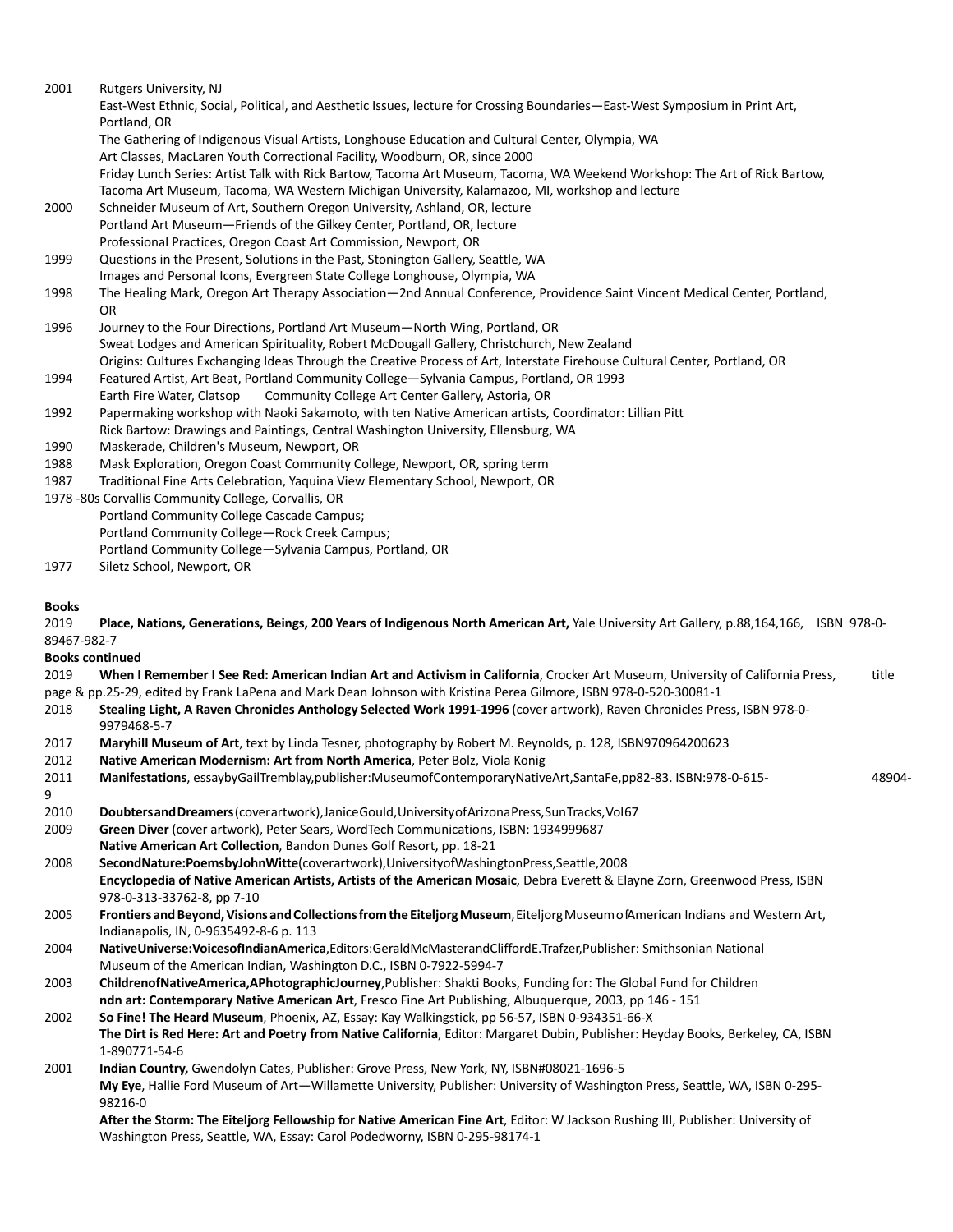**Native America, Collected the Culture of An Art World,** Margaret Dubin, University of New Meixico Press, Albuqueque, NM ISBN 0- 8263-2174-7

- 2000 **PaperAcrossContinents**,NaoakiSakamoto,Publisher:SanshodoInsatsuCo.,Ltd.Tokyo,Japan, pp24-25, 104-107,ISBN4-9980911-07
- 1999 **NativeAmericanArtintheTwentiethCentury:Makers,Meanings,&Histories**,Editor:WJacksonRushingIII, Publisher:Routledge PublishingCo.,London,UK,pp159-160(illustrations)

**DreamingtheDawn:ConversationswithNativeAmericanArtistsandActivists**,Publisher:Universityof Nebraska Press,Lincoln,NE,Essay:EKCaldwell,Introduction:ElizabethWoody,pp33-39

**IndianRealityToday—ContemporaryIndianArtofNorthAmerica,**Germany,Essay:ManuelaWell-Off-Man, pp26-28, ISBN3-932959-12-4

1998 **BettyBowenAward: TwentiethAnniversary Exhibition**,Publisher:MarquandBooks,Seattle,WA,Essay: VickiHalper

1997 **TwentiethCenturyAmericanSculptureattheWhiteHouse**,Publisher:HarryN.Abrams,NewYork, Essayists:Martin SullivanandHillaryRodhamClinton

**St.JamesGuidetoNativeNorthAmericanArtists**,RogerMatuz,Publisher:St.JamesPress,Detroit,MI, Essay:Kristin Potter, Introduction: WJackson Rushing III

**NewArtfromNativeAmerica**,BucknellUniversity—CenterGallery,Lewisburg,PA,Essay:JohannJKReusch

**Contemporary Native American Artists**, Dawn Reno, Alliance Books, New York, 1997, p. 14

```
1996 TheTellingofTheWorld,Editor:WSPenn,Publisher:StewartTaboriandChang,NewYork,NY,pp57,113, 123, 208,231
```
1995 **ContemporaryArtintheNorthwest**,LoisAllan,Publisher:CraftsmanHouse,Roseville,NewSouthWales, Australia, pp28-31 C**arving Traditions of Northwest California: With a Reprint of the Carvers of the Indians of Northwest California**,IraJacknisand IsabellKelly,Publisher:PhoebeAppersonHearstMuseumofAnthropology,Berkeley, CA, pp61-63

1994 **TheArtofSeeing**,MaryPatFisherandPaulZelanski,Publisher:PrenticeHall,EnglewoodCliffs,NJ,pp26-27 **SevenHands:ProseandPoetry**(coverartwork),ElizabethWoody,EighthMountainPress,Portland,1994 1989 I**BecomePartofIt:Sacred**

**DimensionsinNativeAmericanLife**,Editors:DMDoolingandPaulJordanSmith, Publisher: Parabola Books, New York, NY

1979 **ABlazeofDistance:ABookofPoemsandInterviews**,Publisher:OregonCoastCouncilfortheArts,Newport, Essay:Barry Lopez(illustrations)

#### **Catalogues**

- 2012 **Provenance:InHonorofArleneSchnitzer**,JordanSchnitzerMuseumofArt,UniversityofOregon,Eugene,OR, pp.30-31
- 2010 **CriticalMessages,ContemporaryNorthwestArtistsontheEnvironment**,UniversityofWashingtonPress,traveling exhibition, essays: Sarah Clark-Langager, William Dietrich, pp 26-27

#### **Catalogues continued**

| 2008<br>117 | Unpacking the Collection, Selections from the Museum of Contemporary Craft, Museum Of Contemporary Craft, Portland, OR, pp                                                                                           | 116- |
|-------------|----------------------------------------------------------------------------------------------------------------------------------------------------------------------------------------------------------------------|------|
| 2006        | About Face: Self-Portraits by Native American, First Nations and Inuit Artists, Publisher: The Wheelwright Museumof<br>theAmericanIndian,SantaFe,NM,EditorsJoanKatherynO'DonnellandJonathanBatkin, pp17-18, plate18. |      |
| 2005        | Changing Hands: Art Without Reservation 2, Museum of Arts & Design, New York, 2005, p. 107                                                                                                                           |      |
|             | Frontiers and Beyond: Visions and Collections from the Eiteljorg Museum of American Indians and Western Art, Eiteljorg Museum<br>of Art. Phoenix. 2005                                                               |      |
| 2003        | Oregon College of Art and Craft: Art on the Vine, Portland, OR, p 55                                                                                                                                                 |      |
| 2002        | FestivalInternacionalCervantinoXXXAniversario-ArtesVisuales, MuseoCasaDiegoRivera, Guanajuato, Mexico, Essay: Rene<br>Bustamante, pp 23-26                                                                           |      |
|             | Rick Bartow—Espiritus Despiertos, Museo Casa Diego Rivera, Guanajuato, Mexico, Essays: Rene Bustamante & Ramiro Osorio<br>Fonseca                                                                                    |      |
|             | Envoys, Whitman College-Sheehan Gallery, Walla Walla, WA, Essay: Ian Boyden                                                                                                                                          |      |
|             | George Johanson: Artist's Portraits, Portland Art Museum, OR, Essay: Prudence Roberts                                                                                                                                |      |
| 2001        | Rockwell Museum of Western Art, Corning, NY                                                                                                                                                                          |      |
|             | 12th Street Series: Rick Bartow, Tacoma Art Museum, Tacoma, WA, Essay: Gail Tremblay                                                                                                                                 |      |
|             | Images for the New Millennium, Western Michigan University, Kalamazoo, MI, Editor: Barbara Brotherton                                                                                                                |      |
|             | Out of a Hat: 53 Drawings, Portland Institute for Contemporary Art, OR, Essay: Stuart Horodner                                                                                                                       |      |
| 2000        | Indian Time: Art in the New Millennium, Institute of American Indian Arts Museum, Santa Fe, NM, Essays: Joanna Osburn                                                                                                |      |
|             | Bigfeather, Bently Spang                                                                                                                                                                                             |      |
|             | Rick Bartow: Stories, Schneider Museum of Art-Southern Oregon University, Ashland, OR                                                                                                                                |      |
|             | Twenty-Fifth Annual National Invitational Drawing Exhibition, Emporia State University, KS                                                                                                                           |      |
| 1999        | Bartow: Dance Harder! (Hal o may yah), Froelick Adelhart Gallery, Portland, Oregon, Essay: Lois Allan                                                                                                                |      |
|             | Begegnungen: Indianische Kunstler aus Nordamerican-Indian Reality Today: Contemporary Indian Art                                                                                                                     |      |
|             | of NorthAmerica, Editor: Alfred Hendricks, Westfalisches Landes museum fur Naturkunde, Munster, Germany                                                                                                              |      |
| 1998        | Head+Heart+Hands, Kentucky Art and Craft Gallery, Louisville, KY, Essays: Truman Lowe and Jo Ortel                                                                                                                   |      |
| 1997        | New Art from Native America, Bucknell University, Lewisburg, PA, Essay: Johann JK Reusch                                                                                                                             |      |
|             | Sensing the Root, Derek Simkins Gallery of Tribal Art, Vancouver, British Columbia                                                                                                                                   |      |
|             | Art in 2 Worlds: The Native American Fine Art Invitational, 1983 - 1997, Heard Museum, Phoenix, 1997, p. 13 1996<br><b>Native</b>                                                                                    |      |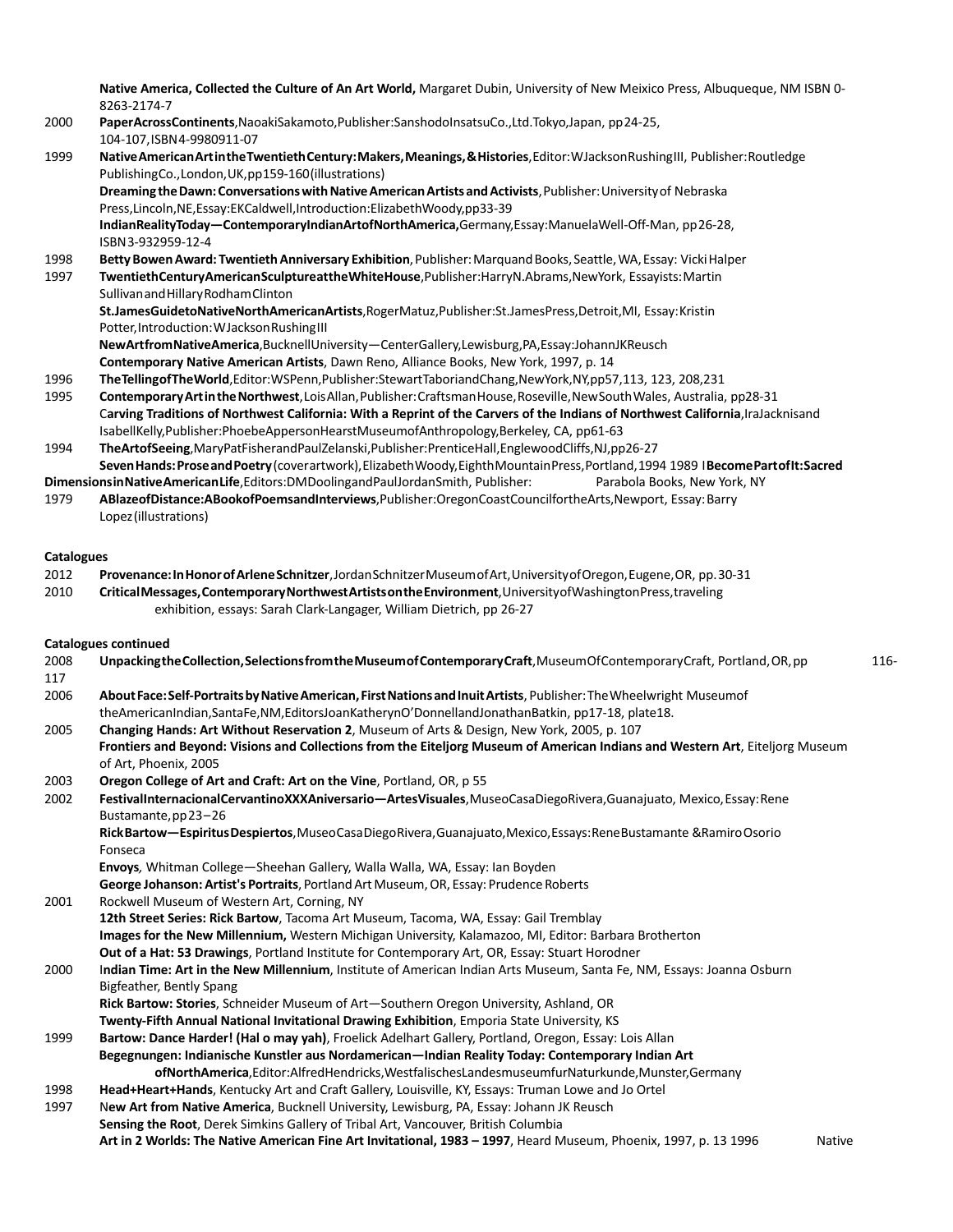**Streams: Contemporary Native American Art**, Indiana State University, Terre Haute, IN, Essay: Margaret Archuleta, Forward by Jan Cicero and Craig McDaniel

- 1994 **Four Songs to Sing**, Derek Simkins Gallery of Tribal Art, Vancouver, British Columbia
- 1993 **Crosscut/Contemporary Art from Oregon**, Portland Art Museum, Portland, OR **Truth Abandoned: An Exhibition of New Paperworks and Sculpture**, Derek Simkins Gallery of Tribal Art, Vancouver, British Columbia, Essay: Derek Simpkins 1992 **Rick Bartow: Wings and Sweat**, Jamison/Thomas Gallery, Portland, OR, Essay: David Becker **The Spiritual World of the Native American**, Shizuoka City, Japan, n.p. **The Submuloc Show/Columbus Wohs,** Atlatl, Phoenix, AZ, Essays: Charlotte DeClue, Joy Harjo, Lucy Lippard, Duane Niatum, and Elizabeth Woody **Who We Are: Autobiographies in Art**, Washington State Arts Commission, Olympia, WA, Essays: Abigail Ehrlich and Sheila Mullen **The Betty Bowen Legacy: 14 Years of Award Winning Art**, Seattle Art Museum, Seattle, WA 1991 **Shared Visions: Native American Painters and sculptors in the Twentieth Century,** Arizona State University, Tempe, AZ, Essays: Margaret Archuleta, Joy Gritton, W. Jackson Rushing III, Rennard Strickland 1989 **The4thBiennialNativeAmericanFineArtsInvitational**,TheHeardMuseum,Phoenix,AZ,Essay:Margaret Archuleta **First Impressions: Northwest Monotypes**, Seattle Art Museum, WA, Essay: Vicki Halper **Masks:CulturalandContemporary**,Afro-AmericanHistoricalandCulturalMuseum,Philadelphia,PA,Essay: LeslieKing-Hammond 1988 **CoyoteasMythologicalFigure:RickBartow\*DanielStolpe**,OregonArtInstitute,Portland,OR,Essay: LawrenceWatson 1987 **NewDirections/Northwest:ContemporaryNativeAmericanArt**,OregonArtInstitute—PortlandArtMuseum, Portland,OR, **Essays:**George Longfish,BeatriceMedicine,JoanRandall,GailTremblay 1986 **R.E.Bartow—Portfolio:**AmericanIndianContemporaryArtists,AmericanIndianContemporaryArtsGallery, SanFrancisco,CA, Essay: AbbyWasserman 1985 **Visage Transcended**, American Indian Contemporary Arts Gallery, San Francisco, CA **Periodicals** 2012 *Standing Tall*, Leah Binkovitz, Smithsonian, November 2012, p. 109 *HealingbyCarving*,AnyaMontiel,NationalMuseumoftheAmericanINDIANMagazine, Fall2012,pp14-23 2011 *MakingAnImpression*,AnyaMontiel,NationalMuseumoftheAmericanINDIANMagazine,Fall2011,pp.43-47. 2011 *BeautyandtheBeast*,WuonGeanHo,PrintmakingToday,Spring,Vol.20,No1,pp.14-15.London,UK. 2010 *RickBartow,BerlinGalleryprofile*,EarthSong,HeardMuseumMagazine,December2010/January2011,p.8 **Periodicals continued** 2010 *InfinityofNations*,CecileR.Ganteaume,AmericanIndianArtMagazine,volume35,number4,autumn2010,p69 2009 *Portland: Eco-Art Central*, art ltd., special eco issue, March/April2009, pp. 50 -54
- -
	- 2006 *OfThisContinent*,W.JacksonRushingIII, American Indian Art Magazine,volume32, number1,winter2006, pp 66-76. *FaithinHisFathersFlowstoCanvas*,VickieAldous,AshlandDailyTidings,WeekendGuide,Ashland,OR,section B, May 20, 2006
	- 2005 *Clowns*, Northwest Review, Univ. of Oregon, Eugene, OR, vol. 43, no.1, pg 73 (image)
	- 2004 *ExhibitionReviewofContinuum:12ArtistsattheGeorgeGustavHeyeCenter*,JoOrtel,American Indian Art Magazine, volume 30, number 1, winter 2004, pp 68-77
		- *Making His Mark*, Devon Jackson, Southwest Art, Houston, TX, volume 34, number 3, August, pp 162-65 *By the People*, Thomas Hayden, Smithsonian, volume 35, number 6, September, pp 50-57, (image) *AnArtist'sHaven*,MonaHinson,TheMessenger,OregonStateUniversityLibraries,volume19,number1,Spring 2004, pp14-15 *Multicultural Canvas*, Julianne Crane, Spokesman Review*,* September 9, 2004
	- 2003 The Cream City Review, Milwaukee, WI, volume 27, number 1, Spring, cover and pp 44, 56, 115 *March15throughMay11—RickBartow:DiscoveryandFusion*,MaryhillMuseumofArt,Goldendale,WA,p1 *Eiteljorg Fellowship Exhibition,* Southwest Art, volume 31, number 3, pp258-62 *ContinuumattheNationalMuseumoftheAmericanIndian*,ARTnews,summer2003,volume102,number7p152
	- 2002 *Salem,Ore.—RickBartowattheHallieFordMuseum*,SueTaylor,ArtinAmerica,NewYork,NY,number11, Nov, pp 166-167
	- *OntheWall—RickBartow,*HesterCoucke,Artspirit,CorvallisArtsAssociation—Linn-BentonArtsCouncil, Corvallis,OR,volume8, issue 10,October,p3
	- *AboutArt:FairbanksOffersWorksbyNativeAmericanArtist,*n.a.,TheEntertainer,Corvallis,OR,11October,p10
		- *StraightwiththeMedicine*,BarryLopez,Orion,GreatBarrington,MA,October,pp102-107 *Connecting Cultures*, Julie Pratt McQuiston, Native Peoples, Phoenix, AZ, May/June, pp 44-47 *VisualArts:RickBartowRetrospective*,LoisWadsworth, EugeneWeekly,Eugene,OR,21February *Exhibition*and*Topics*,HidekkiKimura,HangaGeijutsu,Tokyo,Japan,#116,Summer, pp135&146, ISBN#4-87242-116-7
		- *Rick Bartow: My Eye*, Steffen Silvis, Willamette Week, Portland, OR, 20 February, p 64
		- *Flintridge Foundation Names Award Winners*, Artweek, San Jose, CA, February, p 2
		- *Arts & Entertainment: Seiichi Hiroshima*, The Asian Reporter, Portland, OR, 12 March, p 16
		- *ExhibitionCataloguesofInterest—RickBartow:MyEye*,MarlaDavisGreen, Preview,Vancouver,BC,June/July August, p55
		- *Rick Bartow: My Eye*, Marla Davis Green, Preview, Vancouver, British Columbia, January/February, p 33 *Rick Bartow: My Eye*, Brushstrokes, Hallie Ford Museum of Art, Salem, OR, January-June, volume 4, #1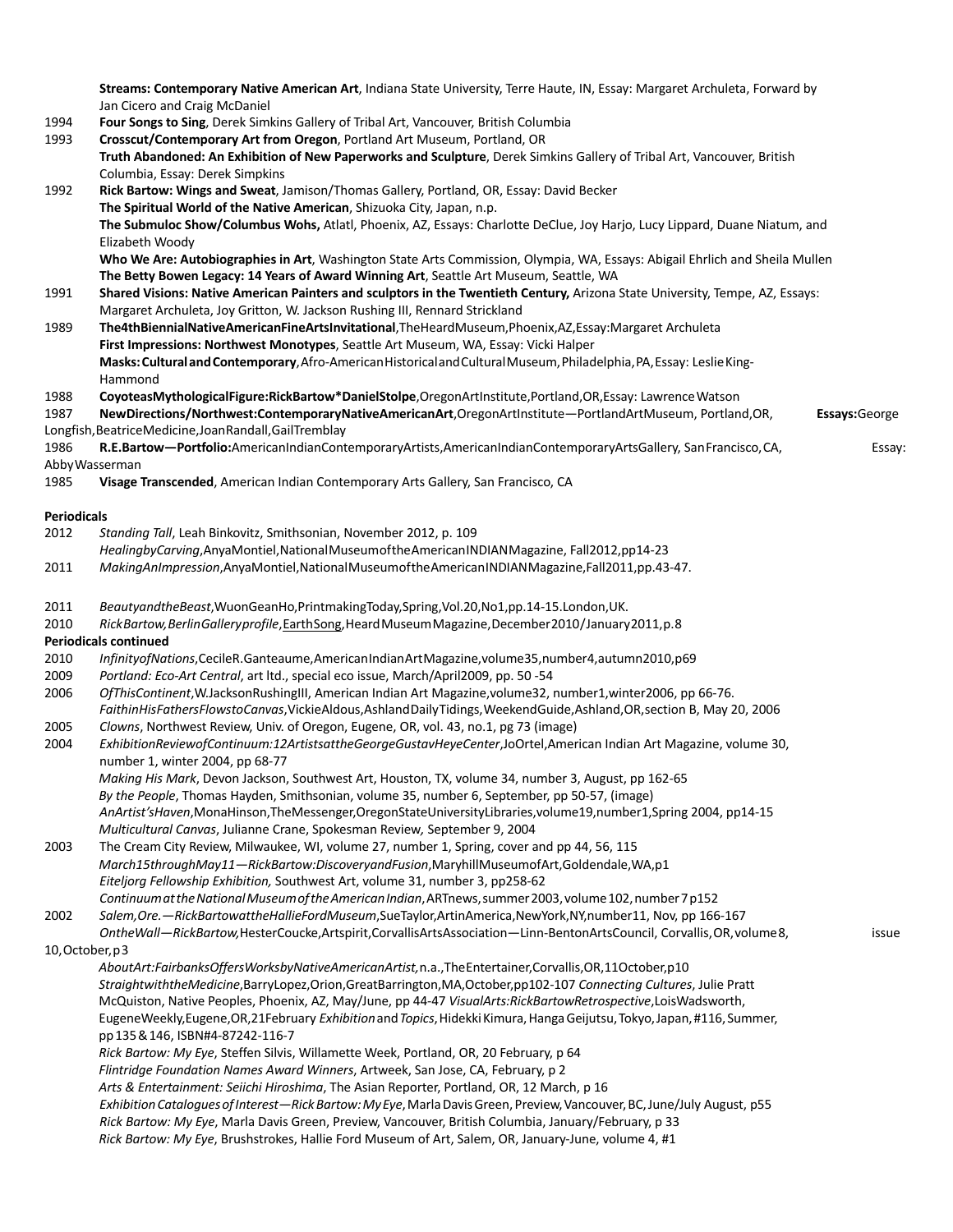| 2001 | Today'sWorksofAncientCultures,SLBerry,Weekend,TheIndianapolisStar,IN,9Novemberpp4andcover<br>WorldReport:Portland-CrossingBoundaries:EastWestSymposiuminPrintArt,HidekkiKimura,Hanga Geijutsu, Tokyo,<br>Japan,<br>#114, Winter, pp 132-133                                        |           |
|------|------------------------------------------------------------------------------------------------------------------------------------------------------------------------------------------------------------------------------------------------------------------------------------|-----------|
|      | ArtSavesLives!(SortOf):OnPICA'sVisualArtsFlank,SteffenSilvas,WillametteWeek,Portland,OR, 26 December, p 26<br>EiteljorgFellowshipExhibit:ANewMuseumProgramSpotlightsContemporaryNativeAmericanFineArt,n.a.,<br>Southwest Art, Houston, TX, volume 31, number 3, August, pp 258-261 |           |
|      | Visual Stories, Julie Pratt McQuiston, Nuvo, Indianapolis, IN, 21 November, p 13<br>A Big One, David Hoppe, Nuvo, Indianapolis, IN, 21 November, p 12                                                                                                                              |           |
|      | PortfolioofNativeAmericanArt,CharleenTouchette,TheMagazine,SantaFe,NM,vol10-#11,August,pp23-9<br>Works on Paper Originally in B&W, ZYZZYVA, San Francisco, CA, volume XVII, #3, pp 108, 118                                                                                        |           |
|      | Navajo, interviewwith Nasdijj, BarkMagazine, Berkeley, CA, #16, Fall, pp7, 55(illustration)<br>NewsandHangings, LisaLambert, WillametteWeek, Portland, OR, 12December, p66<br>Frank LaPena, The Arts, Fall, p7                                                                     |           |
|      | RecognizingArtistsoftheHighestCaliber,EiteljorgNewsletter,Indianapolis,IN,4thQuarter,volume12-4,p1 2000<br>IndianTime:ArtintheNewMillennium,RichardGarriott-Stejskal,Crosswinds,Albuquerque,NM,29June,<br>pp 10-12                                                                 |           |
| 53   | Group Show, Indian Time, Susanna Carlisle, THE, Santa FE, NM, July, p 71<br>HonoringthePast, EmbracingtheFuture, RebeccaDobkins, AmericanIndian Art Magazine, Scottsdale, AZ, volume 25, #2, Spring,                                                                               | p46-      |
|      | Lost and Found, Daniel Drollette, The Sciences, New York, NY, Jan/Feb, vol 40, #1, p 18-19<br>"intervals, frames, andaccelerations" atFroelickAdelhartGallery, LoisAllan, Artweek, SanJose, CA, September, volume 31, #9,                                                          | pp 28-    |
| 29   |                                                                                                                                                                                                                                                                                    |           |
| 1999 | Intervals, Frames, and Accelerations, Karrin Ellertson, Portland Mercury, OR, 8 June, p 25<br>Snowglobe Invitational, Lisa Lambert, Willamette Week, Portland, OR, pp 39, 97<br>Rick Bartow, Margaret Dubin, Indian Artist, Santa Fe, NM, volume 5, number 1, Winter, pp 36-41     |           |
|      | Treasures From the Attic, Susan Hauser, Sunset Magazine, January, p 32                                                                                                                                                                                                             |           |
|      | Best Lure to the Stage, Willamette Week, Portland, OR, July, Best of Portland issue                                                                                                                                                                                                |           |
|      | A New Home for University's Art, Stein Broeder, Horizon Air Magazine, Seattle, WA, January, p 7                                                                                                                                                                                    |           |
|      | ArtInspiredbyJapaneseZenBuddhistTemples,AsianReporter,Portland,OR,volume9,#1,9July,p15                                                                                                                                                                                             |           |
|      | Rural Hideaway, Sheila de la Rosa, Oregon Home Magazine, Portland, OR, volume 2, #4, Winter, pp 48-49                                                                                                                                                                              |           |
| 1998 | Oregon: Transformations, Donna Tennant, Southwest Art, Houston, TX, December, p 92                                                                                                                                                                                                 |           |
|      | New Art Museum, Donna Tennant, Southwest Art, Houston, TX, December, p 92                                                                                                                                                                                                          |           |
| 1998 | <b>Periodicals continued</b>                                                                                                                                                                                                                                                       |           |
|      | Art: Return of the Native, Susan Gosselin, Louisville Magazine, Louisville, KY, p 21<br>New Museum Opens at Willamette University, Artweek, San Jose, CA, volume 29, number 10, October, p 2                                                                                       |           |
|      | HonoringNativeAmerica,AndreaRobinsonandMargaretArchuleta,NativePeoples,Phoenix,AZ, August/September/October,<br>volume11, number4, pp34-38                                                                                                                                         |           |
|      | Native Sculptures Dominate White House Gardens, Margaret Archuleta, Aboriginal Voices, Toronto, Canada, volume 5, number<br>4, July/August, pp 34-40                                                                                                                               |           |
| 1997 | Trusteeship, Association of Governing Boards of Universities and Colleges, Washington DC, November/December, cover<br>RickBartowatFroelickAdelhart,TracySmith,ArtinAmerica,NewYork,NY,volume85,#7,July,pp100-101                                                                   |           |
|      | Rick Bartow: Fifteen Birds, Northwest Review, Eugene, OR, volume 35, #3, Fall, pp 85-99                                                                                                                                                                                            |           |
|      | Unities, The Georgia Straight, Vancouver, British Columbia 15-22 May, p 51<br>RoadTrip:PoleSculptureisTravellingtoWashingtonD.C.,Imprint,OregonCollegeofArtandCraft,Portland,OR, Summer/Fall p8                                                                                    |           |
|      | RedefiningTradition:MuseumExhibitGivesNativeAmericanArtNewFocus,AmyKepferle,EveryOtherWeekly, Bellingham, WA,<br>December, The Scene, pp 1, 17                                                                                                                                     | $11 - 24$ |
|      | The Cedar MillPole, Newsletter for Washington County Department of Land Use, Hillsboro, OR, 19 November, volume 9, #7, pp 3-4                                                                                                                                                      |           |
| 1996 | Redefining Tradition, Whatcom Museum Society Museum News, Bellingham, WA, number 97-3, Fall, p3<br>NativeStreams, Michael Freeman, New Art Examiner, Chicago, IL, Summer                                                                                                           |           |
|      | Rick Bartow: Dirt and Bone, D.K. Row, Willamette Week, Portland, OR, 26 February, p 56<br>MuseumExhibitions:NativeStreams,SouthBendRegionalMuseumofArtMember'sNews,SouthBend,IN, Winter                                                                                            |           |
| 1995 | TacomaArtMuseum:TheLand,VictoriaJosslin,REFLEX,Seattle,WA,volume9,#9,October/November,p18<br>Froelick Adelhart Gallery, Robin Roth-Davies, Ourtown, Portland, OR, 2 October, p 19                                                                                                  |           |
| 1994 | But Is It Indian Art?, Lori Baker, PHOENIX, Phoenix, AZ, volume 27, #11, pp 94-100<br>Self Examination, Ron Glowen, Artweek, San Jose, CA, 6 October, volume 25, #19, pp 18-19                                                                                                     |           |
|      | Bartow:ConversationwithanArtist,EKCaldwell,Inkfish,Waldport,OR,volume1,#7,June,pp3-5,17                                                                                                                                                                                            |           |
|      | IndianArtsforaContemporaryWorld,MarilynneMason,TheChristianScienceMonitor,Boston,MA,7February,TheHome<br>Forum, pp 20-21                                                                                                                                                           |           |
|      | Animal Magic, Stephanie Speight, artsoregon, Salem, OR, volume 1, number 6, April/May, pp 29-30<br>Question of Beliefs, YOU, Tokyo, Japan, number 62, 4 June, p 80                                                                                                                 |           |
|      | Rehin-Main/Veranstaltungen, Frankfurter Allgemeine Sonnstagszeitung, Frankfurt, Germany, Seite 48, Montag NR259 7 November<br>Rick Bartow, Serena Lesley, PCC Communities, Portland, OR, Spring/Summer, p 3                                                                        |           |
|      |                                                                                                                                                                                                                                                                                    |           |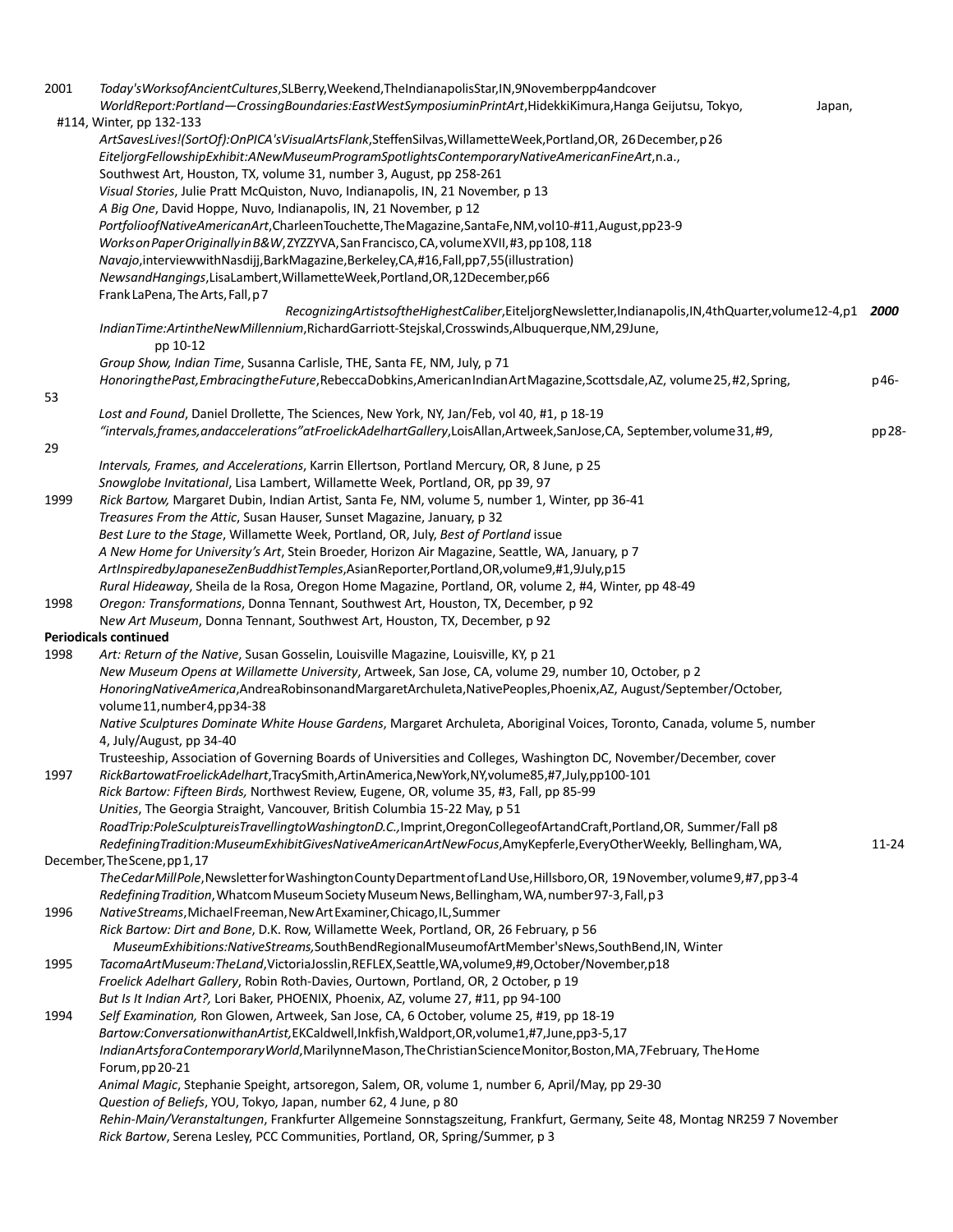| 1994<br>1993                                                                                                                                                                                                                                                       | Artists Who Are Indian, On & Off The Wall-Denver Art Museum, Denver, CO, Essay: Bently Spang, January/February, p4<br>Profile: Rick Bartow, Cheryl Hartup, Visions Art Quarterly, Los Angeles, CA, Winter, pp 46-47<br>Contemporary Icons at Bush Barn, Con Jacobs, artsalem, Salem, OR, pp 22-23<br>DiscoveringtheBondBetweenHumansandNature, RochelleKelly, TheCarrier, vol46,#7,19February, pp1-7 |  |  |
|--------------------------------------------------------------------------------------------------------------------------------------------------------------------------------------------------------------------------------------------------------------------|------------------------------------------------------------------------------------------------------------------------------------------------------------------------------------------------------------------------------------------------------------------------------------------------------------------------------------------------------------------------------------------------------|--|--|
|                                                                                                                                                                                                                                                                    | Rick Bartow, David Becker, Seasons, Oakland, CA, Winter                                                                                                                                                                                                                                                                                                                                              |  |  |
| 1992                                                                                                                                                                                                                                                               | WW Jamison/Thomas, Garrick Duckler, Willamette Week, Portland, OR, 24 December                                                                                                                                                                                                                                                                                                                       |  |  |
|                                                                                                                                                                                                                                                                    | Coherence and Accessibility, Gregg Morris, Reflex, Seattle, WA, March/April                                                                                                                                                                                                                                                                                                                          |  |  |
|                                                                                                                                                                                                                                                                    | The Raven Chronicles, Consolidated Press, Seattle, WA, Spring, volume 1, #2, cover                                                                                                                                                                                                                                                                                                                   |  |  |
|                                                                                                                                                                                                                                                                    | But Is It Indian Art? Lori Baker, Phoenix, Phoenix, AZ, volume 24, number 11, November, pp 94-99                                                                                                                                                                                                                                                                                                     |  |  |
|                                                                                                                                                                                                                                                                    | New World Times, Santa Fe, NM, August, back cover                                                                                                                                                                                                                                                                                                                                                    |  |  |
|                                                                                                                                                                                                                                                                    | Columbus Woes, Rex Weil, City Paper, Washington, DC, volume 12, number 26, 26 June                                                                                                                                                                                                                                                                                                                   |  |  |
| 1991                                                                                                                                                                                                                                                               | Seasons, Native American AIDS Prevention Center Summer Quarterly, Oakland, CA<br>WW Art Choice, Gregg Morris, Willamette Week, Portland, OR, 5 December, p 51                                                                                                                                                                                                                                        |  |  |
|                                                                                                                                                                                                                                                                    |                                                                                                                                                                                                                                                                                                                                                                                                      |  |  |
| 1990<br>Indian Market: Santa Fe's Show of Shows, Simone Ellis, The Santa Fe New Mexican Pasatiempo, Santa Fe, NM, 17 August, p12<br>Innate Images: Contemporary Art Discards Cliches by Stressing Self-Awareness, Anne Stephenson, America West Airlines Magazine, |                                                                                                                                                                                                                                                                                                                                                                                                      |  |  |
|                                                                                                                                                                                                                                                                    | Tucson, AZ, July, pp 31-39                                                                                                                                                                                                                                                                                                                                                                           |  |  |
|                                                                                                                                                                                                                                                                    | Notes from the Field, Jack Hoyle, NW Gallery Art Magazine, Portland, OR, July/August, pp 39-42                                                                                                                                                                                                                                                                                                       |  |  |
|                                                                                                                                                                                                                                                                    | WW Art Choice, Jack Hoyes, Willamette Week, Portland, OR, 12 April, p 361989                                                                                                                                                                                                                                                                                                                         |  |  |
|                                                                                                                                                                                                                                                                    | Connecting Present and Past, Abby Wasserman, Artweek, Oakland, CA, volume 20, #15, 15 April, p 4                                                                                                                                                                                                                                                                                                     |  |  |
|                                                                                                                                                                                                                                                                    | Rick Bartow: Fish Head Gone, Fish Head Back, MIZUE, n.p., Tokyo, Japan, Winter, number 953                                                                                                                                                                                                                                                                                                           |  |  |
|                                                                                                                                                                                                                                                                    | The Fourth Biennial Native American Fine Arts Invitational at the Heard Museum, Margaret Archuleta, American                                                                                                                                                                                                                                                                                         |  |  |
|                                                                                                                                                                                                                                                                    | Indian Art Magazine, Scottsdale, AZ, volume 15, #1, Winter, pp 54-61                                                                                                                                                                                                                                                                                                                                 |  |  |
| 1988                                                                                                                                                                                                                                                               | Out of The Darkness: Transformation of R.E. Bartow, Timothy White, Shaman's Drum, Berkeley, CA, Summer, #13, pp 16-23 cover<br>ManBehindtheMask, DougMarx, OregonMagazine, Portland, OR, March/April, volume18,#1, pp36-39 1987                                                                                                                                                                      |  |  |
| 1986                                                                                                                                                                                                                                                               | SixSpiritsInTime,Portfolio,Portland,OR,volume9,number1,February/March,p42<br>Isolationism, Drake Deknatel, Northwest Artpaper, Seattle, WA, 15 August, p 13                                                                                                                                                                                                                                          |  |  |
|                                                                                                                                                                                                                                                                    | Rick Bartow, Reflex, Seattle, WA, n.d.                                                                                                                                                                                                                                                                                                                                                               |  |  |
| 1986                                                                                                                                                                                                                                                               | Raven, Seasons, Oakland, CA, Winter, cover                                                                                                                                                                                                                                                                                                                                                           |  |  |
|                                                                                                                                                                                                                                                                    | WW Choice: Emerging Disguises, Willamette Week, Portland, OR, 21 August, p 31                                                                                                                                                                                                                                                                                                                        |  |  |
| 1985                                                                                                                                                                                                                                                               | RichardE.Bartow:FourDrawings, NorthDakotaQuarterly, University of NorthDakota, GrandForks, ND, volume<br>53, number 2,                                                                                                                                                                                                                                                                               |  |  |
|                                                                                                                                                                                                                                                                    | April-June, pp 134-137                                                                                                                                                                                                                                                                                                                                                                               |  |  |
| 1982                                                                                                                                                                                                                                                               | Doghead Disguise and the Boogyman, The Wood River Journal, Sun Valley, ID                                                                                                                                                                                                                                                                                                                            |  |  |
|                                                                                                                                                                                                                                                                    | <b>Periodicals continued</b><br>1980-2 Fedora, Oregon Arts Commission and Committee for the Humanities, Portland, OR                                                                                                                                                                                                                                                                                 |  |  |
|                                                                                                                                                                                                                                                                    | <b>Articles and Interviews</b>                                                                                                                                                                                                                                                                                                                                                                       |  |  |
| 2020                                                                                                                                                                                                                                                               | Director's Letter: We Will Endure, National Museum of th American Indian, Summer, p 6 (image)                                                                                                                                                                                                                                                                                                        |  |  |
|                                                                                                                                                                                                                                                                    | Rick Bartow artwork in online show, Newport News Times, Arts & Entertainment, July 3                                                                                                                                                                                                                                                                                                                 |  |  |
| 2018                                                                                                                                                                                                                                                               | This Major Retrospective Asks How "To Paint the Indian"?, New City, Luke Fidler, April 7                                                                                                                                                                                                                                                                                                             |  |  |
| 2017                                                                                                                                                                                                                                                               | Journey: Object Lesson, Yale Alumni Magazine, July/August.                                                                                                                                                                                                                                                                                                                                           |  |  |
|                                                                                                                                                                                                                                                                    | Art Gallery: Masterworks, Cowboys & Indians, July.                                                                                                                                                                                                                                                                                                                                                   |  |  |
| 2016                                                                                                                                                                                                                                                               | Outside the Walls: Indigenous Public Art, National Museum of th American Indian, Fall.                                                                                                                                                                                                                                                                                                               |  |  |
|                                                                                                                                                                                                                                                                    | Rick Bartow Art on View at Yale University, National Museum of th American Indian, Fall.<br>As The Crow Flies: Artist RickBartow, Pasatiempo, August 19                                                                                                                                                                                                                                              |  |  |
| 2015                                                                                                                                                                                                                                                               | Think Out Loud, interview with Dave Miller, Oregon Public Broadcasting Radio, April 15.                                                                                                                                                                                                                                                                                                              |  |  |
| 2012                                                                                                                                                                                                                                                               | Inthestudio:RickBartowcarvesaspotontheNationalMall,OregonArtsWatch,BobHicks,June30                                                                                                                                                                                                                                                                                                                   |  |  |
| 2011                                                                                                                                                                                                                                                               | BeautyandtheBeast:NorthwestEnvironmentalArtatBAM,BoiseWeekly,February2                                                                                                                                                                                                                                                                                                                               |  |  |
|                                                                                                                                                                                                                                                                    | Bartow's influences on display at Missoula Art Museum, The Missoulian, Joe Nickell, November 10                                                                                                                                                                                                                                                                                                      |  |  |
|                                                                                                                                                                                                                                                                    | Coyote's Road, The Oregonian, Bob Hicks, August 3                                                                                                                                                                                                                                                                                                                                                    |  |  |
|                                                                                                                                                                                                                                                                    | Rick Bartow, Williamette Week, Richard Speer, August 18                                                                                                                                                                                                                                                                                                                                              |  |  |
| 2009                                                                                                                                                                                                                                                               | Drawing Myself Straight, Portland Art Events Examiner, Vincent Ferguson, September 9                                                                                                                                                                                                                                                                                                                 |  |  |
| 2008                                                                                                                                                                                                                                                               | SweatingtheBigStuff,TheNewMexican,PaulWeideman,August22                                                                                                                                                                                                                                                                                                                                              |  |  |
| 2007                                                                                                                                                                                                                                                               | Transformational art, Rick Bartow draws from diverse sources to express his spirit, Sacramento Bee, Victoria Dalkey, June26<br>Rick Bartow's Journey Adds New Chapter, D.K. Row, The Oregonian, Portland, OR 12 November, p D1                                                                                                                                                                       |  |  |
| 2006                                                                                                                                                                                                                                                               | Refining Transformation, The Oregonian, D.K. Row, March 24, A&E pg. 36,                                                                                                                                                                                                                                                                                                                              |  |  |
| 2005                                                                                                                                                                                                                                                               | RickBartow:ArtasGiftandResponsibility,TohonoO'odhamNationCulturalCenter&MuseumHimdagKi: Hekihu, Hemu, Im B<br>ŀ                                                                                                                                                                                                                                                                                      |  |  |
|                                                                                                                                                                                                                                                                    | Ha'ap Tohono O'odham Nation Cultural Center & Museum, Anya Montiel, vol 1, Issue 3                                                                                                                                                                                                                                                                                                                   |  |  |
| 2003                                                                                                                                                                                                                                                               | MorningEdition:InterviewwithRickBartow,KetzelLevine,NationalPublicRadio,Portland,OR,18April,7:50am                                                                                                                                                                                                                                                                                                   |  |  |
|                                                                                                                                                                                                                                                                    | Oregon Art Beat: Rick Bartow, Portland, OR, aired 13 April, 6pm                                                                                                                                                                                                                                                                                                                                      |  |  |
|                                                                                                                                                                                                                                                                    | Vibrant Indian art gets its chance in spotlight, Julianne Crane, The Spokesman Review.com, Lifestyle, 28 August                                                                                                                                                                                                                                                                                      |  |  |
| 2002                                                                                                                                                                                                                                                               | SteamandSweat, SarahLinn, TheDaily Barometer, Corvallis, OR, B4-B5                                                                                                                                                                                                                                                                                                                                   |  |  |
|                                                                                                                                                                                                                                                                    | Behind the Canvas, Ron Cowan, The Statesman Journal, Salem, OR, 25 May, pp B1-B2                                                                                                                                                                                                                                                                                                                     |  |  |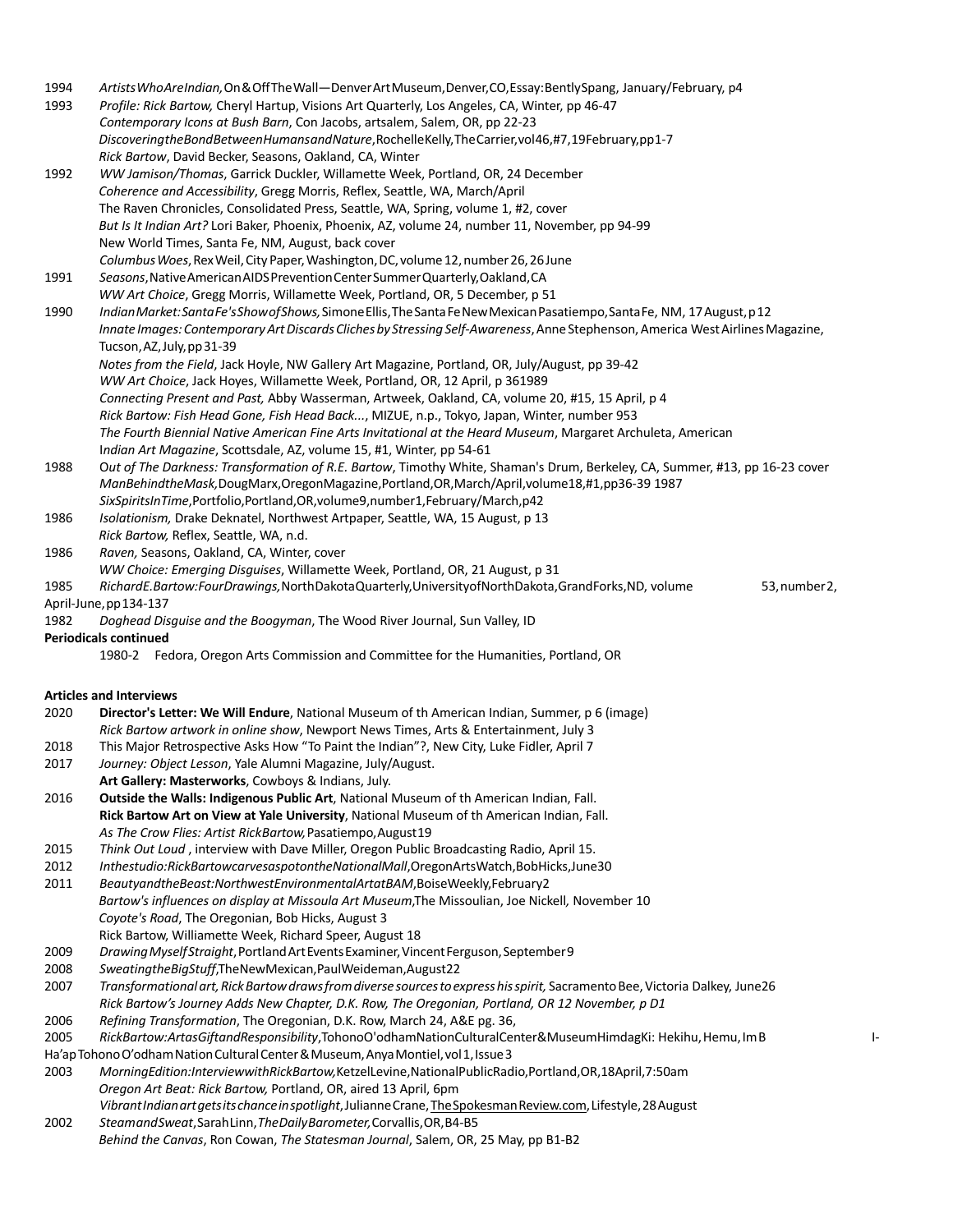*Grace,FallingLikeRain*,BobHicks,*TheOregonian*,Portland,OR,3March,D1andD10 *DarkStar*,BobKeefer,*TheRegisterGuard*,Eugene,OR,24March,D1-D2 *FrameGame:RickBartowatHallieFordMuseumofArt*,StanHall,*TheOregonian*,Portland,3February,E10 2001 *TheBuzzThatWas:October13*,*TheOregonian*,Portland,OR,28December,A&E,pp6-10 *Rick Bartow: A Time of Visions*, Larry Abbott, www.britesites.com/native\_artist\_interviews/rbartow.htm, 9 August *Cedar Pole Plaza PlanGrows Closerto Construction*, RichardColby, *TheOregonian*, Portland, 15November,WashingtonCounty WeeklySection *TheFrameGame:"EastMeetsWest"atFroelickGallery,*StanHall,*TheOregonian*,Portland,14October,F10 *Print City: Froelick Gallery*, Bob Hicks, *The Oregonian*, Portland, OR, 9 October, p E1 *The Art of Understanding*, Cheryl Martinis, *The Oregonian*, Portland, OR, 9 March, C2 *ArtWithinArtOffersHintsofMasterpieces*,AnniePierceRusunen,*TheColumbian*,Vancouver,WA,12February *Galleries, Pick Hit: Art About Art at Archer Gallery*, *The Oregonian*, Portland, OR, 18 February 2000 *ExhibitEvincesSpiritualJourneyUndertakeninArts,Crafts*,GrahamShearing,*GreenburgTribune-Review*, Pittsburgh,PA,25 June, B1-B3 *Tip Sheet: Lands' Sakes*, DK Row, The Oregonian, Portland, OR, 8 September, A&E, p 58 *First Thursday: Critic's Picks*, DK Row, The Oregonian, Portland, OR, 1 June , E1 1999 *Indian Art You Won't See in the Casinos*, Charlie LeDuff, New York Times, New York, NY, 19 September, p 39 *The High Price of Passion,* DK Row, The Oregonian, Portland, OR, 8 January, A&E, p 54 *Beasts Corralled for Maryhill Exhibi*t, The Enterprise, White Salmon, WA, 25 February *Maryhill Admission Free to J.C. Residents*, The Pioneer, Madras, OR, 26 May 1998 *With Help from Her Friends, Legacy of Artists' Advocate Bowen Lives on*, Regina Hackett, Seattle Post- Intelligencer, WA, 2 October, p 19 *American Indian Art Now*, Gail King, Wall Street Journal, New York, NY, 4 September, Weekend p 7 *The Arts: Tribal Pride*, Jesse McKinley, New York Times, New York, NY, 17 August, E1 *Arts Elsewhere: Louisville*, L Peat O'Neil, The Washington Post, Washington, DC, 16 August, G10 *Native Crafts*, Diane Heilenman, The Courier-Journal, Louisville, KY, 16 August, I-1 through I-5 *Indian Crafts Merge Tradition, Contemporary Sensibilities*, Diane Heilenman, Courier-Journal, Louisville, KY, 16 August *Head Heart and Hands,* Leddy Kim, Columbus Alive, Columbus, OH, 10 December, pp 10-11 and front cover *Head, Heart, Hands' Exhibition Opens*, n.a., Indian Country Today, Rapids City, SD, 17 August, C1-C3 *Vita Vision*, DK Row, The Oregonian, Portland, OR, 5 August, A&E, E1 1998 *A Native American Gathering*, Sarah Booth Conroy, The Washington Post, Washington DC, 9 February, B3 1997 *Traditions: Old Ways, New Art*, Ann Friedman, The Bellingham Herald, WA, 21 November, C1-C4 *Community News: Cedar Mill,* The Oregonian, Portland, OR, 30 October, B3 **Articles and Interviews continued**  1997 *Roots of Art,* n.a., Daily Journal of Commerce, Portland, OR, 15 April *Delivering the Healing Pole*, n.a., *Daily Journal of Commerce*, Portland, OR, 15 April *Roots of Art*, n.a., *Daily Journal of Commerce*, Portland, OR, 15 April *Drafts and Drawings: Bartow's Monument*, Randy Gragg, *The Oregonian*, Portland, OR, 25 May 1996 *Communication Bartow Style*, Margaret Dubin, *Indian Country Today*, Rapids City, SD, 2 December, p 7 *The Healing Tree Takes Shape*, Don Hamilton, *The Oregonian*, Portland, OR, 9 December, B4 *CulturalHeritageFeedsImages*,RobynUssher, *ThePress*,Christchruch,NewZealand,26June,p15 *VisionsofSurvival*,GlenInwood,*ThePress*,Christchurch,NewZealand 1995 *Design Knows No Bounds*, Randy Gragg, *The Oregonian*, Portland, OR, 25 May *NativeKnow-How*,MaryThomas,*Post-Gazette*,Pittsburgh,PA,15November,weekendedition *SweatLodgeandInspiration,*RobertaUlrich,*TheOregonian*,Portland,OR,4October,B1-B2 *Energetic,EmotionalImagesLinger*,BobKeefer,*TheRegister-Guard*,Eugene,OR,21April,E7 *KearnsHostsReceptionforFourArtists*,n.a.,*TheRegister-Guard*,Eugene,OR,7April *RickBartowSculptsaNewShowofOlderWorkinNewportGallery*,RandyGragg,*TheOregonian*,Portland,OR, 27 December,D6 *FremdeKunstinVertrautenBahnen*,VonMargaretHucht,*BonnerRundschou*,Bonn,Germany,2February *TacomaArtCompetition OffersaSweepingViewof'TheLand',*RobinUpdike,*SeattleTimes*,Seattle,WA,E7 *EarthlyDelights*,KeithRaether,*TheNewsTribune*, Tacoma,WA,23July,SL-3 *The Post-Jamison Era*, Megan McMorran, *The Oregonian*, Portland, OR, 4 October, B8 *The Land: Earthly Delights in Tacoma*, Ron Glowen, *Everett Herald*, Everett, WA, 4 August *Goodbye to the Great, Good Gallery*, Barry Johnson, *The Oregonian*, Portland, OR, 16 July, D1-D2 *LocalArtistsJackieNiemi,RickBartow,PegMayoinExhibitatBentonCountyHistoricalMuseum*,n.a.,*Newport News- Times*, Newport,OR,2June,C7 *ArtbyRickBartowFeaturedatMaudeKernsArtCenterinEugene*,n.a.,*NewportNews-Times*,Newport,OR, 31 March,C3 *AFlawedbutWelcomeLookatNorthwestArt*,RandyGragg,*TheOregonian*,Portland,22October,E1-E4 1994 *BartowStepsOut:TheMultitalentedArtistReachesNewHeightsofCreativityandAcclaimasHeExhibitsHis Latest Work on First Thursday,* Randy Gragg, *The Oregonian*, Portland, OR, 2 March, D6 *VonKojotenUndMenschen:DerIndianerkunstlerRickBartowinFrankfurt,* Freddy Langer, *Frankfurter AllgemeineSonnstagszeitung*, Frankfurt,Germany,23October,p26